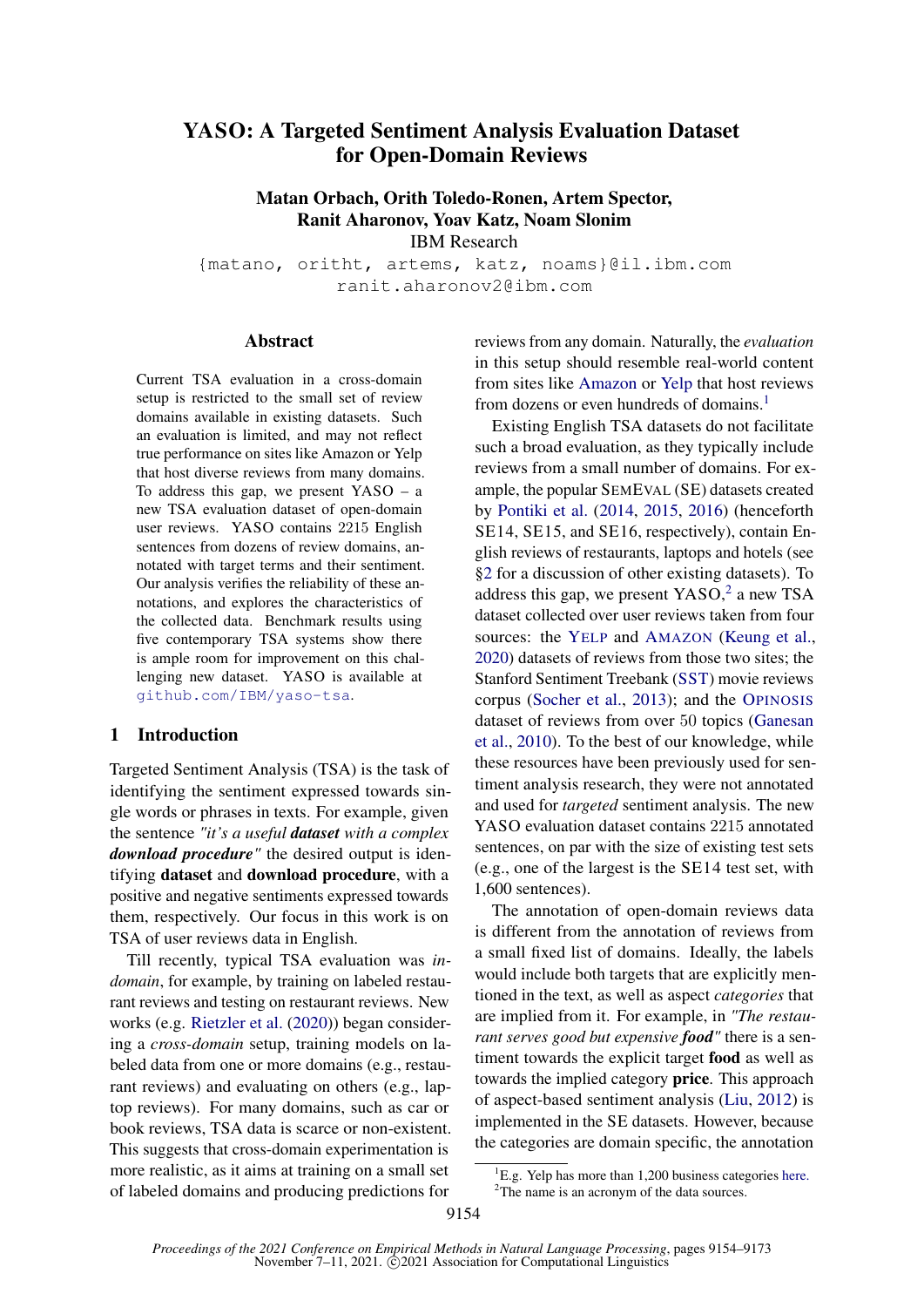of each new domain in this manner first requires defining a list of relevant categories, for example, *reliability* and *safety* for cars, or *plot* and *photography* for movies. For open-domain reviews, curating these domain-specific categories over many domains, and training annotators to recognize them with per-domain guidelines and examples, is impractical. We therefore restrict our annotation to sentiment-bearing targets that are *explicitly present in the review*, as in the annotation of open-domain tweets by [Mitchell et al.](#page-10-5) [\(2013\)](#page-10-5).

While some information is lost by this choice, which may prohibit the use of the collected data in some cases, it offers an important advantage: the annotation guidelines can be significantly simplified. This, in turn, allows for the use of crowd workers who can swiftly annotate a desired corpora with no special training. Furthermore, the produced annotations are consistent across all domains, as the guidelines are domain-independent.

TSA annotation in a pre-specified domain may also distinguish between targets that are entities (e.g., a specific restaurant), a part of an entity (e.g., the restaurant's balcony), or an aspect of an entity (e.g., the restaurant's location). For example, [Pontiki et al.](#page-10-1) [\(2014\)](#page-10-1) use this distinction to exclude targets that represent entities from their annotation. In an open-domain annotation setup, making such a distinction is difficult, since the reviewed entity is not known beforehand.

Consequently, we take a comprehensive approach and annotate all sentiment-bearing targets, including mentions of reviewed entities or their aspects, named entities, pronouns, and so forth. Notably, pronouns are potentially important for the analysis of multi-sentence reviews. For example, given *"I visited the restaurant. It was nice."*, identifying the positive sentiment towards It allows linking that sentiment to the restaurant, if the coreference is resolved.

Technically, we propose a two-phase annotation scheme. First, each sentence is labeled by five annotators that should identify and mark all *target candidates* – namely, all terms to which sentiment is expressed in the sentence. Next, each target candidate, in the context of its containing sentence, is labeled by several annotators who determine the sentiment expressed towards the candidate – either positive, negative, or mixed (if any).<sup>[3](#page-1-1)</sup> The full scheme is exemplified in Figure [1.](#page-2-0) We note that this scheme is also applicable to general non-review texts (e.g., tweets or news).

Several analyses are performed on the collected data: (i) its reliability is established through a manual analysis of a sample; (ii) the collected annotations are compared with existing labeled data, when available; (iii) differences from existing datasets are characterized. Lastly, benchmark performance on YASO was established in a cross-domain setup. Five state-of-the-art (SOTA) TSA systems were reproduced, using their available codebases, trained on data from SE14, and applied to predict targets and their sentiments over our annotated texts.

In summary, our main contributions are (i) a new domain-independent annotation scheme for collecting TSA labeled data; (ii) a new evaluation dataset with target and sentiment annotations of 2215 opendomain review sentences, collected using this new scheme; (iii) a detailed analysis of the produced annotations, validating their reliability; and (iv) reporting cross-domain benchmark results on the new dataset for several SOTA baseline systems. All collected data are available online.<sup>[4](#page-1-2)</sup>

### <span id="page-1-0"></span>2 Related work

Review datasets The Darmstadt Review Corpora [\(Toprak et al.,](#page-11-1) [2010\)](#page-11-1) contains annotations of user reviews in two domains – online universities and online services. Later on, SE14 annotated laptop and restaurant reviews (henceforth SE14- L and SE14-R). In SE15 a third domain (hotels) was added, and SE16 expanded the English data for the two original domains (restaurants and laptops). [Jiang et al.](#page-9-2) [\(2019\)](#page-9-2) created a challenge dataset with multiple targets per-sentence, again within the restaurants domain. [Saeidi et al.](#page-10-6) [\(2016\)](#page-10-6) annotated opinions from discussions on urban neighbourhoods. Clearly, the diversity of the reviews in these datasets is limited, even when taken together.

Non-review datasets The Multi-Purpose Question Answering dataset [\(Wiebe et al.,](#page-11-2) [2005\)](#page-11-2) was the first opinion mining corpus with a detailed annotation scheme applied to sentences from news documents. [Mitchell et al.](#page-10-5) [\(2013\)](#page-10-5) annotated opendomain tweets using an annotation scheme similar to ours, where target candidates were annotated for their sentiment by crowd-workers, yet the annotated terms were limited to automatically detected

<span id="page-1-1"></span> $3$ Mixed: a positive and a negative sentiment towards one target, e.g., for car in *"a beautiful yet unreliable car"*.

<span id="page-1-2"></span><sup>4</sup>[github.com/IBM/yaso-tsa](https://github.com/IBM/yaso-tsa)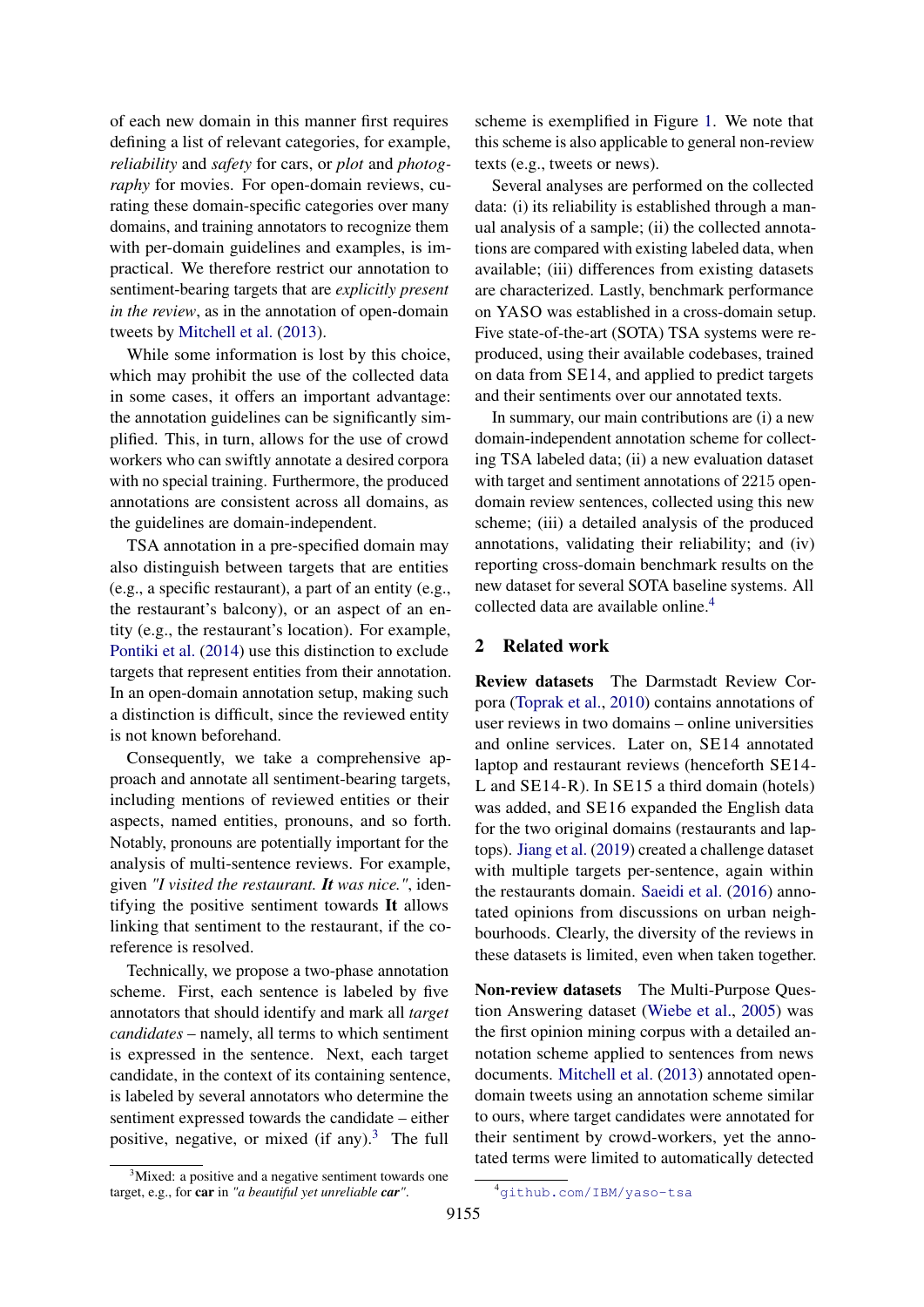<span id="page-2-7"></span><span id="page-2-6"></span><span id="page-2-0"></span>

**Positive Negative** Mixed **None**  $\circ$  $\circ$  $\circ$  $\circ$ (b) Sentiment annotation

Figure 1: The UI of our two-phase annotation scheme (detailed in [§3\)](#page-2-1): *Target candidates annotation* (top) allows multiple target candidates to be marked in one sentence. In this phase, aggregated sentiments for candidates identified by a few annotators may be incorrect (see [§5](#page-4-0) for further analysis). Therefore, marked candidates are passed through a second *sentiment annotation* (bottom) phase, which separately collects their sentiments.

named entities. Other TSA datasets on Twitter data include targets that are either celebrities, products, or companies [\(Dong et al.,](#page-9-3) [2014\)](#page-9-3), and a multi-target corpus on UK elections data [\(Wang et al.,](#page-11-3) [2017a\)](#page-11-3). Lastly, [Hamborg et al.](#page-9-4) [\(2021\)](#page-9-4) annotated named entities for their sentiment within the news domain.

Multilingual Other datasets exist for various languages, such as: Norwegian [\(Øvrelid et al.,](#page-10-7) [2020\)](#page-10-7), Catalan and Basque [\(Barnes et al.,](#page-8-0) [2018\)](#page-8-0), Chinese [\(Yang et al.,](#page-11-4) [2018\)](#page-11-4), Hungarian [\(Szabó et al.,](#page-11-5) [2016\)](#page-11-5), Hindi [\(Akhtar et al.,](#page-8-1) [2016\)](#page-8-1), SE16 with multiple languages [\(Pontiki et al.,](#page-10-3) [2016\)](#page-10-3), Czech [\(Steinberger](#page-11-6) [et al.,](#page-11-6) [2014\)](#page-11-6) and German [\(Klinger and Cimiano,](#page-9-5) [2014\)](#page-9-5).

Annotation Scheme Our annotation scheme is reminiscent of two-phase data collection efforts in other tasks. These typically include an initial phase where annotation candidates are detected, followed by a verification phase that further labels each candidate by multiple annotators. Some examples include the annotation of claims [\(Levy et al.,](#page-9-6) [2014\)](#page-9-6), evidence [\(Rinott et al.,](#page-10-8) [2015\)](#page-10-8) or mentions [\(Mass et al.,](#page-10-9) [2018\)](#page-10-9).

Modeling TSA can be divided into two subtasks: target extraction (TE), focused on identifying all sentiment targets in a given text; and sentiment classification (SC), of determining the sentiment towards a specific candidate target in a given text. TSA systems are either *pipelined* systems running a TE model followed by an SC model (e.g., [Karimi et al.](#page-9-7) [\(2020\)](#page-9-7)), or *end-to-end* (sometimes called *joint*) systems using a single model for the whole task, which is typically regarded as a sequence labeling problem [\(Li and Lu,](#page-9-8) [2019;](#page-9-8) [Li et al.,](#page-9-9) [2019a;](#page-9-9) [Hu et al.,](#page-9-10) [2019;](#page-9-10) [He et al.,](#page-9-11) [2019\)](#page-9-11). Earlier

works [\(Tang et al.,](#page-11-7) [2016a](#page-11-7)[,b;](#page-11-8) [Ruder et al.,](#page-10-10) [2016;](#page-10-10) [Ma](#page-10-11) [et al.,](#page-10-11) [2018;](#page-10-11) [Huang et al.,](#page-9-12) [2018;](#page-9-12) [He et al.,](#page-9-13) [2018\)](#page-9-13) have utilized pre-transformer models (see surveys by [Schouten and Frasincar](#page-10-12) [\(2015\)](#page-10-12); [Zhang et al.](#page-12-0) [\(2018\)](#page-12-0)). Recently, focus has shifted to using pretrained language models [\(Sun et al.,](#page-11-9) [2019;](#page-11-9) [Song](#page-11-10) [et al.,](#page-11-10) [2019;](#page-11-10) [Zeng et al.,](#page-12-1) [2019;](#page-12-1) [Phan and Ogun](#page-10-13)[bona,](#page-10-13) [2020\)](#page-10-13). Generalization to unseen domains has also been explored with pre-training that includes domain-specific data [\(Xu et al.,](#page-11-11) [2019;](#page-11-11) [Riet](#page-10-0)[zler et al.,](#page-10-0) [2020\)](#page-10-0), adds sentiment-related objectives [\(Tian et al.,](#page-11-12) [2020\)](#page-11-12), or combines instance-based domain adaptation [\(Gong et al.,](#page-9-14) [2020\)](#page-9-14).

#### <span id="page-2-1"></span>3 Input Data

The input data for the annotation was sampled from the following datasets:

- *–* Y[ELP](https://www.yelp.com/dataset): [5](#page-2-2) A dataset of 8M user reviews discussing more than 200k businesses. The sample included 129 reviews, each containing 3 to 5 sentences with a length of 8 to 50 tokens. The reviews were sentence split, yielding 501 sentences.
- *–* A[MAZON](https://registry.opendata.aws/amazon-reviews-ml): [6](#page-2-3) A dataset in 6 languages with 210k reviews per language [\(Keung et al.,](#page-9-0) [2020\)](#page-9-0). The English test set was sampled in the same manner as YELP, yielding 502 sentences from 151 reviews.
- *–* [SST](https://nlp.stanford.edu/sentiment): [7](#page-2-4) A corpus of 11,855 movie review sentences [\(Socher et al.,](#page-11-0) [2013\)](#page-11-0) originally extracted from Rotten Tomatoes by [Pang and Lee](#page-10-14) [\(2005\)](#page-10-14). 500 sentences, with a minimum length of 5 tokens, were randomly sampled from its test set.

*–* O[PINOSIS](https://github.com/kavgan/opinosis-summarization): [8](#page-2-5) A corpus of 7,086 user review sen-

<span id="page-2-2"></span><sup>5</sup>[www.yelp.com/dataset](https://www.yelp.com/dataset)

<span id="page-2-3"></span> $6$ reqistry.opendata.aws/

[amazon-reviews-ml](https://registry.opendata.aws/amazon-reviews-ml)

<span id="page-2-5"></span><span id="page-2-4"></span><sup>7</sup>[nlp.stanford.edu/sentiment](https://nlp.stanford.edu/sentiment) <sup>8</sup>[github.com/kavgan/](https://github.com/kavgan/opinosis-summarization)

[opinosis-summarization](https://github.com/kavgan/opinosis-summarization)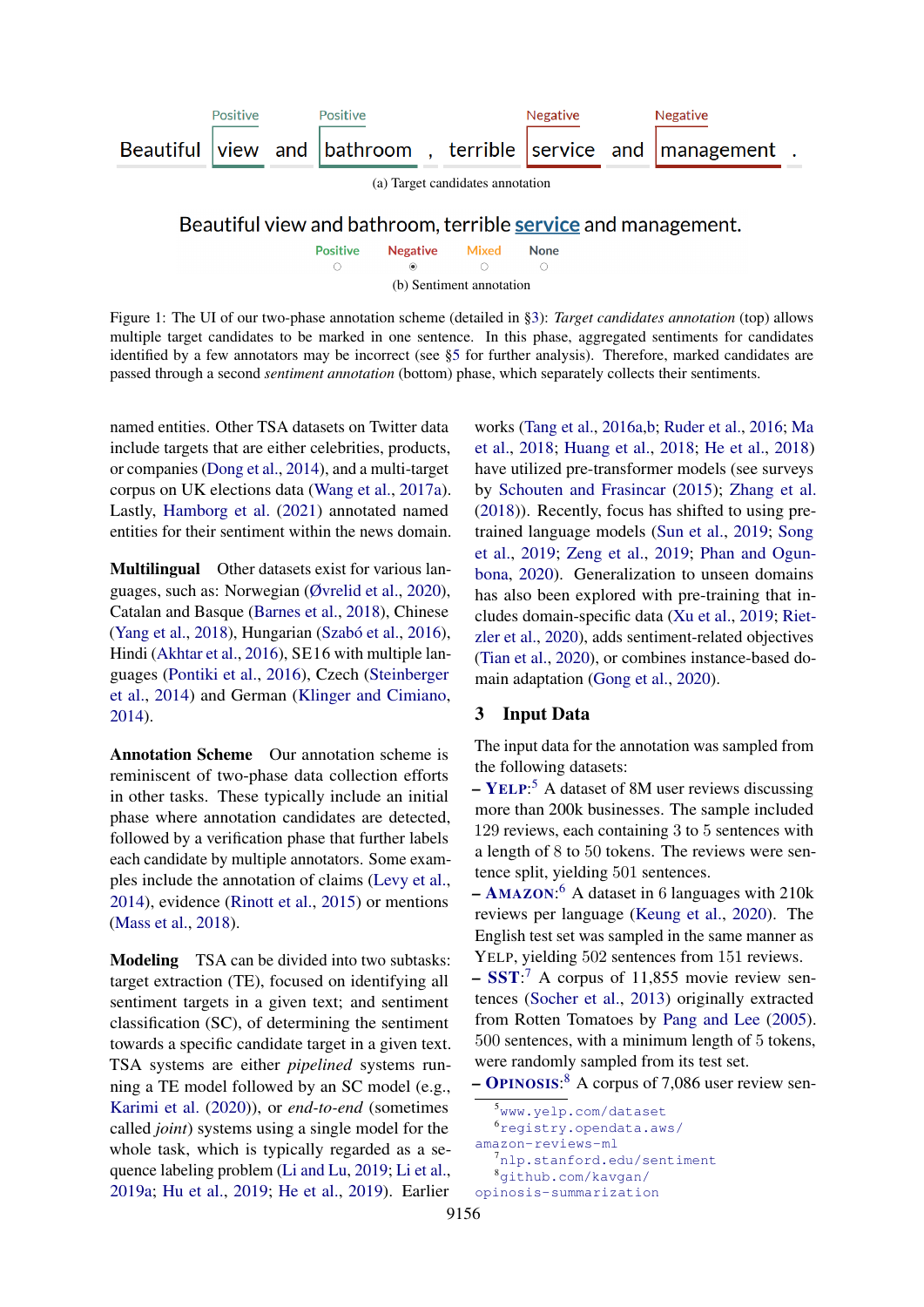tences from Tripadvisor (hotels), Edmunds (cars), and Amazon (electronics) [\(Ganesan et al.,](#page-9-1) [2010\)](#page-9-1). Each sentence discusses a topic comprised of a product name and an aspect of the product (e.g. "performance of Toyota Camry"). At least 10 sentences were randomly sampled from each of the 51 topics in the dataset, yielding 512 sentences.

Overall, the input data includes reviews from many domains not previously annotated for TSA, such as books, cars, pet products, kitchens, movies or drugstores. Further examples are detailed in Appendix [A.](#page-12-2)

The annotation input also included 200 randomly sampled sentences from the test sets of SE14-L and SE14-R (100 per domain). Such sentences have an existing annotation of targets and sentiments, which allows a comparison against the re-sults of our proposed annotation scheme (see [§5\)](#page-4-0).

## <span id="page-3-1"></span>4 YASO

Next, we detail the process of creating YASO. An input sentence was first passed through two phases of annotation, followed by several post-processing steps. Figure [2](#page-4-1) depicts an overview of that process, as context to the details given below.

#### 4.1 Annotation

Target candidates annotation Each input sentence was tokenized (using spaCy by [Honnibal](#page-9-15) [and Montani](#page-9-15) [\(2017\)](#page-9-15)) and shown to 5 annotators who were asked to mark target candidates by selecting corresponding token sequences within the sentence. Then, they were instructed to identify the sentiment expressed towards the candidate – positive, negative, or mixed (Figure [1a\)](#page-2-6).

This step is recall-oriented, without strict quality control, and some candidates may be detected by only one or two annotators. In such cases, sentiment labels based on annotations from this step alone may be incorrect (see [§5](#page-4-0) for further analysis).

Selecting multiple non-overlapping target candidates in one sentence was allowed, each with its own sentiment. To avoid clutter and maintain a reasonable number of detected candidates, the selection of overlapping spans was prohibited.

Sentiment annotation To verify the correctness of the target candidates and their sentiments, each candidate was highlighted within its containing sentence, and presented to 7 to 10 annotators who were asked to determine its sentiment (without being shown the sentiment chosen in the first phase). For cases in which an annotator believes a candidate was wrongly identified and has no sentiment expressed towards it, a "none" option was added to the original labels (Figure [1b\)](#page-2-7).

To control the quality of the annotation in this step, test questions with an a priori known answer were interleaved between the regular questions. A per-annotator accuracy was computed on these questions, and under-performers were excluded. Initially, a random sample of targets was labeled by two of the authors, and cases in which they agreed were used as test questions in the first annotation batch. Later batches also included test questions formed from unanimously answered questions in previously completed batches.

All annotations were done using the [Appen](www.appen.com) platform.[9](#page-3-0) Overall, 20 annotators took part in the target candidates annotation phase, and 45 annotators worked on the sentiment annotation phase. The guidelines for each phase are given in Appendix [B.](#page-12-3)

#### 4.2 Post-processing

The sentiment label of a candidate was determined by majority vote from its sentiment annotation answers, and the percentage of annotators who chose that majority label is the annotation *confidence*. A threshold  $t$  defined on these confidence values (set to 0.7 based on an analysis detailed below) separated the annotations between high-confidence targets (with confidence  $\geq t$ ) and low-confidence targets (with confidence  $\lt t$ ).

A target candidate was considered as *valid* when annotated with high-confidence with a particular sentiment (i.e., its majority sentiment label was not "none"). The valid targets were clustered by considering overlapping spans as being in the same cluster. Note that non-overlapping targets may be clustered together, for example, if  $t_1, t_2, t_3$  are valid targets,  $t_1$  overlaps  $t_2$  and  $t_2$  overlaps  $t_3$ , then all three are in one cluster, regardless of whether  $t_1$ and  $t_3$  overlap. The sentiment of a cluster was set to the majority sentiment of its members.

The clustering is needed for handling overlapping labels when computing recall. For example, given the input *"The food was great"*, and the annotated (positive) targets The food and food, a system which outputs only one of these targets should be evaluated as achieving full recall. Representing both labels as one cluster allows that (see details in [§6\)](#page-6-0). An alternative to our approach is considering

<span id="page-3-0"></span><sup>9</sup>[www.appen.com](https://www.appen.com)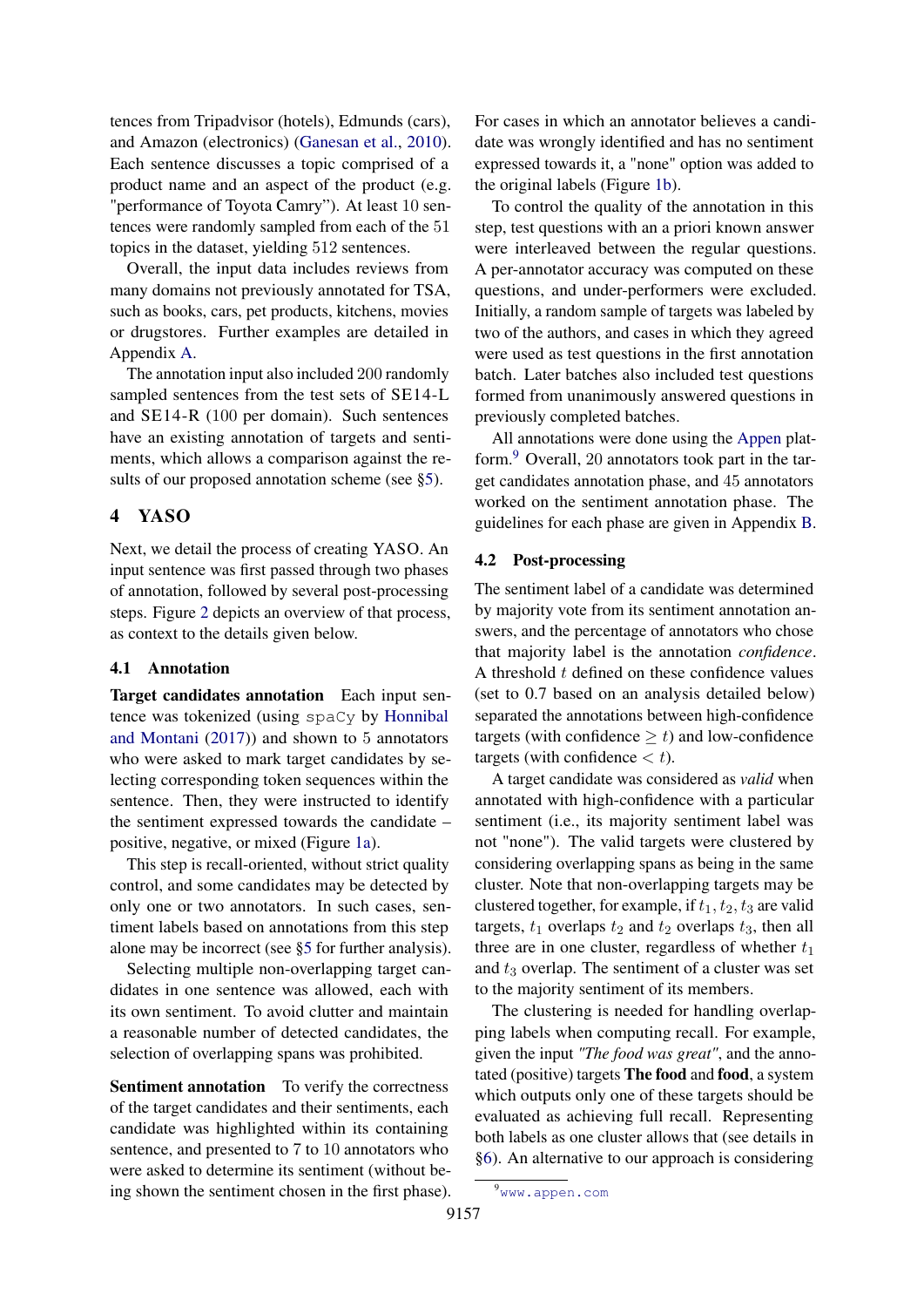<span id="page-4-1"></span>

Figure 2: The process for creating YASO, the new TSA evaluation dataset. An input sentence is passed through two phases of annotation (in orange), followed by four post-processing steps (in green).

any prediction that overlaps a label as correct. In this case, continuing the above example, an output of food or The food alone will have the desired recall of 1. Obviously, this alternative comes with the disadvantage of evaluating outputs with an inaccurate span as correct, e.g., an output of food was great will not be evaluated as an error.

#### 4.3 Results

Confidence The per-dataset distribution of the confidence in the annotations is depicted in Figure [3a.](#page-5-0) For each confidence bin, one of the authors manually annotated a random sample of 30 target candidates for their sentiments, and computed a per-bin annotation error rate (see Table [1\)](#page-4-2). Based on this analysis, the confidence threshold for valid targets was set to 0.7, since under this value the estimated annotation error rate was high. Overall, around 15%-25% of all annotations were considered as low-confidence (light red in Figure [3a\)](#page-5-0).

<span id="page-4-2"></span>

|                | <b>Bin</b> [0.0, 0.7) [0.7, 0.8) [0.8, 0.9) [0.9, 1.0] |         |         |
|----------------|--------------------------------------------------------|---------|---------|
| Error $33.3\%$ | 10%                                                    | $3.3\%$ | $3.3\%$ |

Table 1: The annotation error rate per confidence-bin.

Sentiment labels Observing the distribution of sentiment labels annotated with high-confidence (Figure [3b\)](#page-5-1), hardly any targets were annotated as mixed, and in all datasets (except AMAZON) there were more positive labels than negative ones. As many as 40% of the target candidates may be labeled as not having a sentiment in this phase (grey in Figure [3b\)](#page-5-1), demonstrating the need for the second annotation phase.

Clusters While a cluster may include targets of different sentiments, in practice, cluster members were always annotated with the same sentiment, further supporting the quality of the sentiment annotation. Thus, the sentiment of a cluster is simply

the sentiment of its targets.

The distribution of the number of valid targets in each cluster is depicted in Figure [3c.](#page-5-2) As can be seen, the majority of clusters contain a single target. Out of the  $31\%$  of clusters that contain two targets, 70% follow the pattern *"the/this/a/their <T>"* for some term *T*, e.g., *color* and *the color*. The larger clusters of 4 or more targets (2% of all clusters), mostly stem from conjunctions or lists of targets (see examples in Appendix [C\)](#page-16-0).

The distribution of the number of clusters identified in each sentence is depicted in Figure [3d.](#page-5-3) Around 40% of the sentences have one cluster identified within, and as many as 40% have two or more clusters (for OPINOSIS). Between 20% to 35% of the sentences contain no clusters, i.e. no term with a sentiment expressed towards it was detected. Exploring the connection between the number of identified clusters and properties of the annotated sentences (e.g., length) is an interesting direction for future work.

Summary Table [2](#page-5-4) summarizes the statistics of the collected data. It also shows the average pairwise inter-annotator agreement, computed with Cohen's Kappa [\(Cohen,](#page-9-16) [1960\)](#page-9-16), which was in the range considered as moderate agreement (substantial for SE14-R) by [Landis and Koch](#page-9-17) [\(1977\)](#page-9-17).

Overall, the YASO dataset contains 2215 sentences and 7415 annotated target candidates. Several annotated sentences are exemplified in Appendix [C.](#page-16-0) To enable further analysis, the dataset includes all candidate targets, not just valid ones, each marked with its confidence, sentiment label (including raw annotation counts), and span. YASO is released along with code for performing the post-processing steps described above, and computing the evaluation metrics presented in [§6.](#page-6-0)

#### <span id="page-4-0"></span>5 Analysis

Next, three questions pertaining to the collected data and its annotation scheme are explored.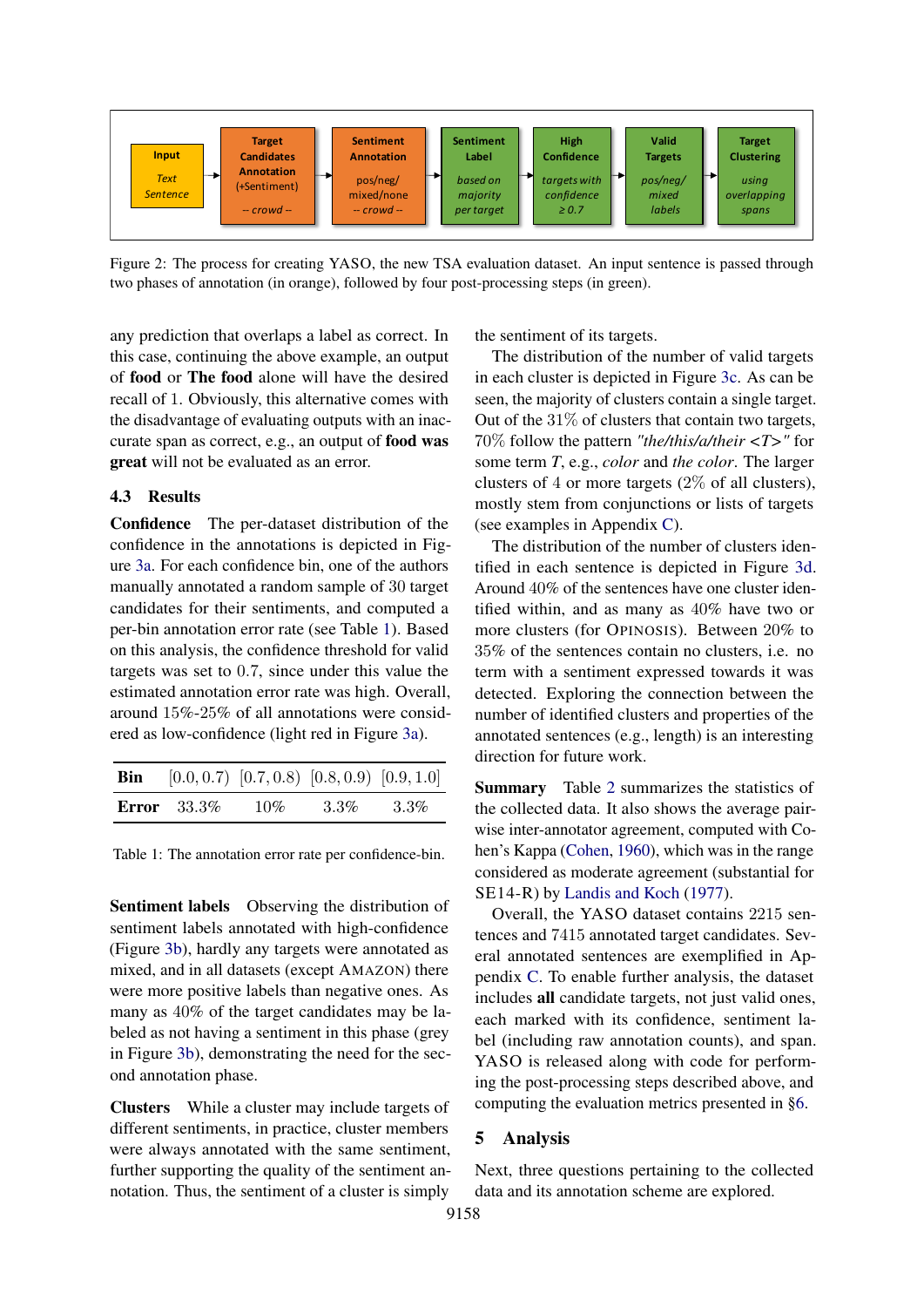<span id="page-5-2"></span><span id="page-5-0"></span>

Figure 3: Per-dataset statistics showing the distributions of: [\(a\)](#page-5-0) The confidence in the sentiment annotation of each target candidate; [\(b\)](#page-5-1) The sentiment labels of targets annotated with high-confidence (HC); [\(c\)](#page-5-2) The number of valid targets within each cluster; [\(d\)](#page-5-3) The number of clusters in each annotated sentence. The datasets are marked as: SE14-L (L), SE14-R (R), YELP (Y), AMAZON (A), SST (S) and OPINOSIS (O).

<span id="page-5-4"></span>

| <b>Dataset</b>  | #S —  |      | $\#TC$ #HC $\#VT$ #TC $K$ |     |     |      |
|-----------------|-------|------|---------------------------|-----|-----|------|
| <b>SE14-L</b>   | 100   | 190- | 154                       | 127 | 96  | 0.54 |
| <b>SE14-R</b>   | 100   | 290  | 242                       | 206 | 131 | 0.62 |
| <b>YELP</b>     | 501   |      | 1716 1449                 | 995 | 655 | 0.53 |
| AMAZON          | 502 - |      | 1540 1161                 | 774 | 501 | 0.47 |
| <b>SST</b>      | 500   |      | 1751 1271 846             |     | 613 | 0.41 |
| <b>OPINOSIS</b> | 512   |      | 1928 1644 1296            |     | 763 | 0.56 |
| Total           |       |      | 2215 7415 5921 4244 2759  |     |     |      |

Table 2: Per-dataset annotation statistics: The number of annotated sentences (#S) and target candidates annotated within those sentences (#TC); The number of targets annotated with high confidence (#HC), and as valid targets; (#VT); The number of clusters formed from the valid targets (#TC); The average pairwise inter-annotator agreement (K). See [§4.](#page-3-1)

Is the sentiment annotation phase mandatory? Recall that each sentence in the target candidates annotation phase was shown to 5 annotators who chose candidates and their sentiments. As a result, each candidate has 1 to 5 "first-phase" sentiment answers that can be aggregated by majority vote to a *detection-phase sentiment label*. These can be compared with the sentiment labels from the sentiment annotation phase (which are always based on

<span id="page-5-3"></span><span id="page-5-1"></span>≥7 answers).

The distribution of the number of answers arising from the detection-phase labeling is depicted in Figure [4a.](#page-6-1) In most cases, only one or two answers were available (e.g., in  $\geq 80\%$  of cases for YELP). Figure [4b](#page-6-2) further details how many of them were correct; for example, those based on one answer for YELP were correct in  $< 50\%$  of cases. In such cases, the sentiment annotation phase is essential for obtaining the correct label. On the other hand, when based on three or more answers, the detectionphase sentiments were correct in  $>96\%$  of cases, for all datasets. Such cases may be exempt from the second sentiment annotation phase, thus reducing costs in future annotation efforts.

What are the differences from SE14? The collected clusters for sentences sampled from SE14 were compared with the SE14 original annotations by pairing each cluster, based solely on its span, with overlapping SE14 annotations (excluding SE14 neutral labels), when available. The sentiments within each pair were compared, and, in most cases, were found to be identical (see Table [3\)](#page-6-3).

Table [3](#page-6-3) further shows many clusters are exclusively present in YASO – they do not overlap any SE14 annotation. A manual analysis of such clus-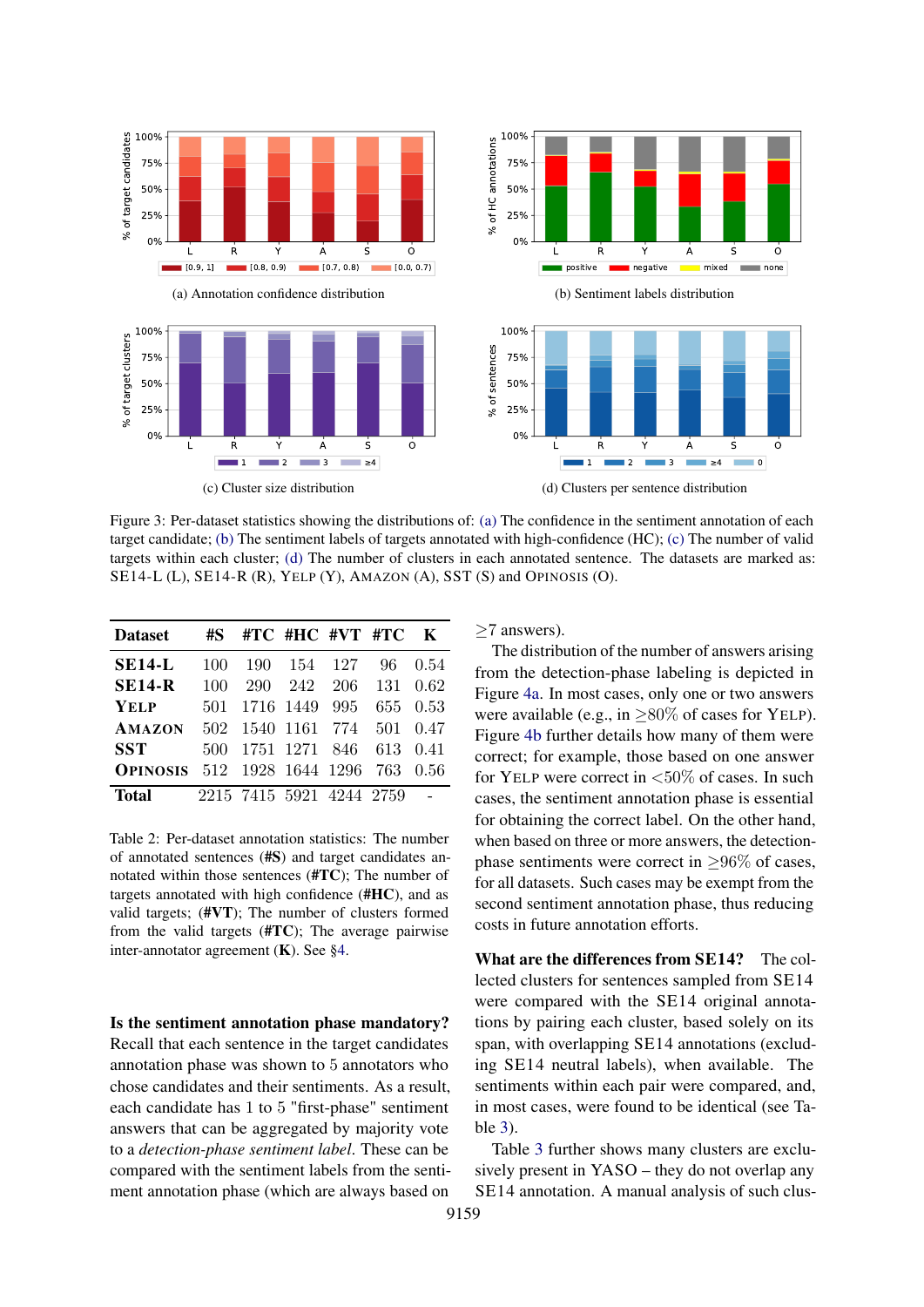<span id="page-6-1"></span>

<span id="page-6-2"></span>

(a) Number of aggregated answers distribution

Figure 4: A per-dataset analysis of the detection-phase sentiment labels, showing [\(a\)](#page-6-1) the distribution of the number of answers that the labels are based on, and [\(b\)](#page-6-2) how it affects the percentage of correct labels. The datasets are marked as: SE14-L (L), SE14-R (R), YELP (Y), AMAZON (A), SST (S) and OPINOSIS (O).

ters revealed only a few were annotation errors (see Table [4\)](#page-6-4). The others were of one of these categories: (i) Entities, such as company/restaurant names; (ii) Product terms like *computer* or *restaurant*; (iii) Other terms that are not product aspect, such as decision in *"I think that was a great decision to buy"*; (iv) Indirect references, including pronouns, such as It in *"It was delicious!"*. This difference is expected as such terms are by construction excluded from SE14. In contrast, they are included in YASO since by design it includes all spans people consider as having a sentiment. This makes YASO more complete, while enabling those interested to discard terms as needed for downstream applications. The per-domain frequency of each category, along with additional examples, is given in Table [4.](#page-6-4)

A similar analysis performed on the 20 targets that were exclusively found in SE14 (i.e., not paired with any of the YASO clusters), showed that 8 cases were SE14 annotation errors, some due to complex expressions with an implicit or unclear sentiment. For example, in *"They're a bit more expensive then typical, but then again, so is their food."*, the sentiment of food is unclear (and labeled as positive in SE14). From the other 12

<span id="page-6-3"></span>

| 41   |  | 64          | 11 | 121                                      |  |
|------|--|-------------|----|------------------------------------------|--|
| - 93 |  | 38          |    | 145                                      |  |
|      |  | <b>Both</b> |    | <i>Exclusive</i><br>Ag Dis YASO SE Total |  |

Table 3: A comparison of YASO annotations to labels from the SE14 dataset. The sentiment labels of targets labeled in *both* datasets may agree (Ag) or disagreee (*Dis*). Targets *exclusively* present in one of the datasets (YASO or SE) are further analyzed in [§5.](#page-4-0)

<span id="page-6-4"></span>

|       |               |              | Category L R Examples                               |
|-------|---------------|--------------|-----------------------------------------------------|
|       |               |              | <b>Entities</b> 14 6 Apple, iPhone, Culinaria       |
|       |               |              | <b>Product</b> 13 6 laptop, this bar, this place    |
|       |               |              | <b>Other</b> 10 11 process, decision, choice        |
|       |               |              | <b>Indirect</b> 24 11 it, she, this, this one, here |
| Error | $\mathcal{R}$ | $\Delta$ $-$ |                                                     |

Table 4: A categorization of valid targets in YASO that are not part of SE14, for the laptops (L) and restaurants (R) domains. The categories are detailed in [§5.](#page-4-0)

cases not paired with any cluster, three were YASO annotation errors (i.e. not found through our annotation scheme), and the rest were annotated but with low-confidence.

What is the recall of the target candidates annotation phase? The last comparison also shows that of the  $156$  targets<sup>[10](#page-6-5)</sup> annotated in SE14 within the compared sentences, 98% (153) were detected as target candidates, suggesting that our target candidates annotation phase achieved good recall.

#### <span id="page-6-0"></span>6 Benchmark Results

Recall the main purpose of YASO is cross-domain evaluation. The following results were obtained by training on data from SE14 (using its original training sets), and predicting targets over YASO sentences. The results are reported for the full TSA task, and separately for the TE and SC subtasks.

Baselines The following five recently proposed TSA systems were reproduced using their available codebases, and trained on the training set of each of the SE14 domains, yielding ten models overall. *– [BAT](https://github.com/IMPLabUniPr/BERT-for-ABSA)*: [11](#page-6-6) [\(Karimi et al.,](#page-9-7) [2020\)](#page-9-7): A pipelined system

<span id="page-6-5"></span><sup>&</sup>lt;sup>10</sup>The sum of **Ag**, *Dis* and **SE** in Table [3,](#page-6-3) subtracting the 8 exclusive SE14 annotations manually identified as errors.

<span id="page-6-6"></span><sup>11</sup>[github.com/IMPLabUniPr/BERT-for-ABSA](https://github.com/IMPLabUniPr/BERT-for-ABSA)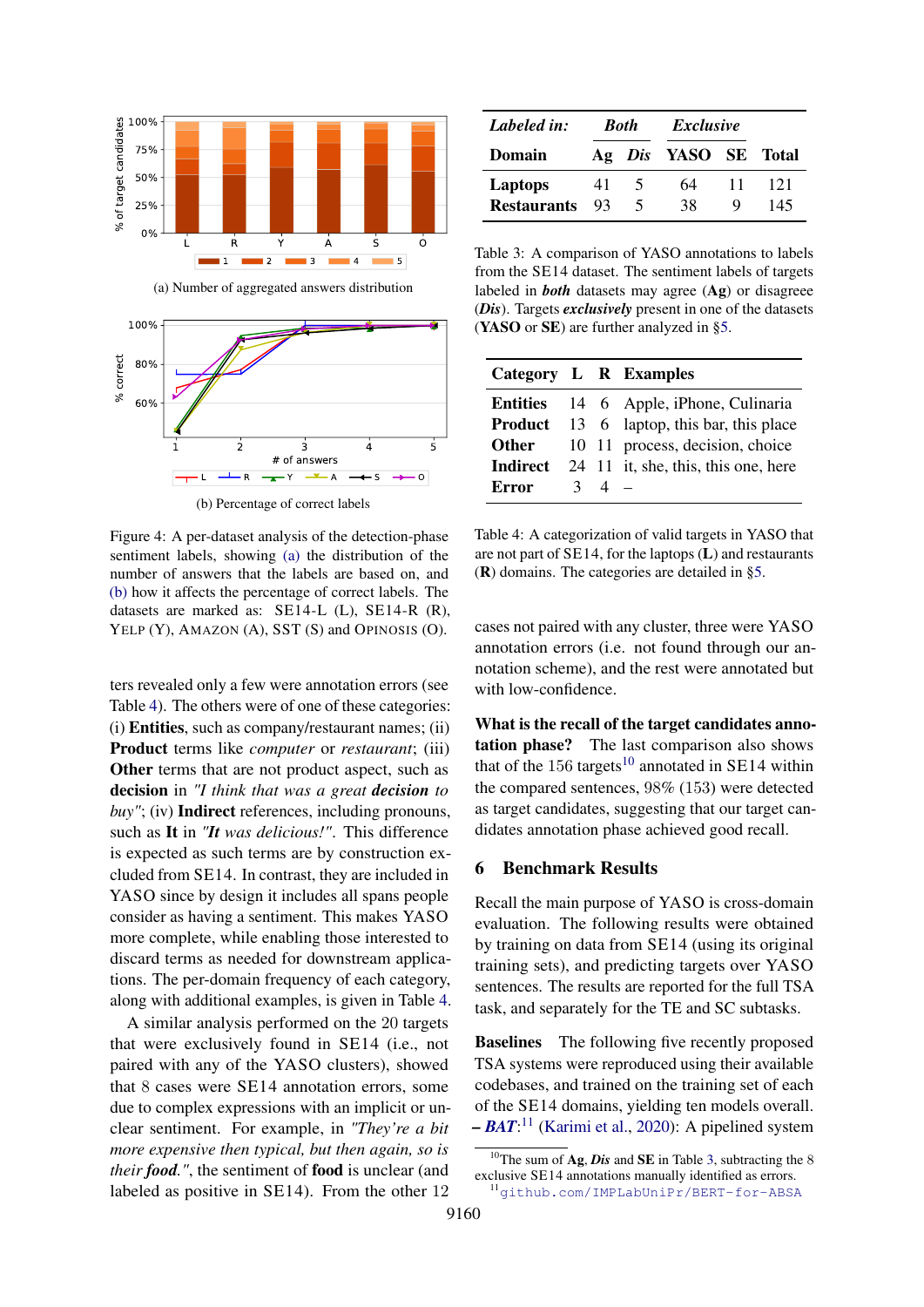with domain-specific language models [\(Xu et al.,](#page-11-11) [2019\)](#page-11-11) augmented with adversarial data.

*– [LCF](https://github.com/yangheng95/LCF-ATEPC)*: [12](#page-7-0) [\(Yang et al.,](#page-11-13) [2020\)](#page-11-13): An end-to-end model based on [Song et al.](#page-11-10) [\(2019\)](#page-11-10), with domain adaptation and a local context focus mechanism.

*– [RACL](https://github.com/NLPWM-WHU/RACL)*: [13](#page-7-1) [\(Chen and Qian,](#page-9-18) [2020\)](#page-9-18): An end-to-end multi-task learning and relation propagation system. We used the RACL-GloVe variant, based on pre-trained word embeddings.

*– [BERT-E2E](https://github.com/lixin4ever/BERT-E2E-ABSA)*: [14](#page-7-2) [\(Li et al.,](#page-10-15) [2019b\)](#page-10-15): A BERT-based end-to-end sequence labeling system. We used the BERT+Linear architecture, which computes pertoken labels using a linear classification layer.

*– HAST***+***MCRF*: A pipeline of (i) [HAST,](https://github.com/lixin4ever/HAST) [15](#page-7-3) a TE system based on capturing aspect detection history and opinion summary [\(Li et al.,](#page-10-16) [2018\)](#page-10-16); and  $(ii)$  [MCRF-SA,](https://github.com/xuuuluuu/Aspect-Sentiment-Classification)  $16$  an SC system utilizing multiple CRF-based structured attention models [\(Xu et al.,](#page-11-14) [2020a\)](#page-11-14).

Evaluation Metrics As a pre-processing step, any predicted target with a span equal to the span of a target candidate annotated with low-confidence was excluded from the evaluation, since it is unclear what is its true label.

The use of clusters within the evaluation requires an adjustment of the computed recall. Specifically, multiple predicted targets contained within one cluster should be counted once, considering the cluster as one true positive. Explicitly, a predicted target and a cluster are *span-matched*, if the cluster contains a valid target with a span equal to the span of the prediction (an *exact* span match). Similarly, they are *fully-matched* if they are span-matched and their sentiments are the same. Predictions that were not span-matched to any cluster were considered as errors for the TE task (since their span was not annotated as a valid target), and those that were not fully-matched to any cluster were considered as errors for the full task. Using span-matches, precision for the TE task is the percentage of spanmatched predictions, and recall is the percentage of span-matched clusters. These metrics are similarly defined for the full task using full-matches.

For SC, evaluation was restricted to predictions that were span-matched to a cluster. For a sentiment label *l*, precision is the percentage of fullymatched predictions with sentiment  $l$  (out of all span-matched predictions with that sentiment); recall is the percentage of fully-matched clusters with sentiment *l* (out of all span-matched clusters with that sentiment). Macro- $F_1$  ( $mF_1$ ) is the average  $F_1$  over the positive and negative sentiment labels (mixed was ignored since it was scarcely in the data, following [Chen and Qian](#page-9-18) [\(2020\)](#page-9-18)).

Our data release is accompanied by code for computing all the described evaluation metrics.

Results Table [5](#page-8-2) presents the results of our evaluation. BAT trained on the restaurants data was the best-performing system for TE and the full TSA tasks, on three of the four datasets (YELP, SST and OPINOSIS). For SC, BERT-E2E was the best model on three datasets. Generally, results for SC were relatively high, while TE results by some models may be very low, typically stemming from low recall. The precision and recall results for each task are further detailed in Appendix [D.](#page-17-0)

Appendix [D](#page-17-0) also details additional results when relaxing the TE evaluation criterion from exact span-matches to overlapping span-matches – where a predicted target and a cluster are span-matched if their spans overlap. While with this relaxed evaluation the TE performance was higher (as expected), the absolute numbers suggest a significant percentage of errors were not simply targets predicted with a misaligned span.

TSA task performance was lowest for SST, perhaps due to its domain of movie reviews, which is furthest of all datasets from the product reviews training data. Interestingly, it was also the dataset with the lowest level of agreement among humans (see Figure [3a\)](#page-5-0).

The choice of the training domain is an important factor for most algorithms. This is notable, for example, in the TE performance obtained for YELP: the gap between training on data from the laptops domain or the restaurants domain is  $\geq 20$  (in favor of the latter) for all algorithms (except LCF). A likely cause is that the YASO data sampled from YELP has a fair percentage of reviews on food related establishments. Future work may further use YASO to explore the impact of the similarity between the training and test domains, as well as develop new methods that are robust to the choice of the training domain.

<span id="page-7-0"></span><sup>12</sup>[github.com/yangheng95/LCF-ATEPC](https://github.com/yangheng95/LCF-ATEPC)

<span id="page-7-1"></span><sup>13</sup>[github.com/NLPWM-WHU/RACL](https://github.com/NLPWM-WHU/RACL)

<span id="page-7-2"></span><sup>14</sup>[github.com/lixin4ever/BERT-E2E-ABSA](https://github.com/lixin4ever/BERT-E2E-ABSA)

<span id="page-7-3"></span><sup>15</sup>[github.com/lixin4ever/HAST](https://github.com/lixin4ever/HAST)

<span id="page-7-4"></span><sup>16</sup>[github.com/xuuuluuu/](https://github.com/xuuuluuu/Aspect-Sentiment-Classification)

[Aspect-Sentiment-Classification](https://github.com/xuuuluuu/Aspect-Sentiment-Classification)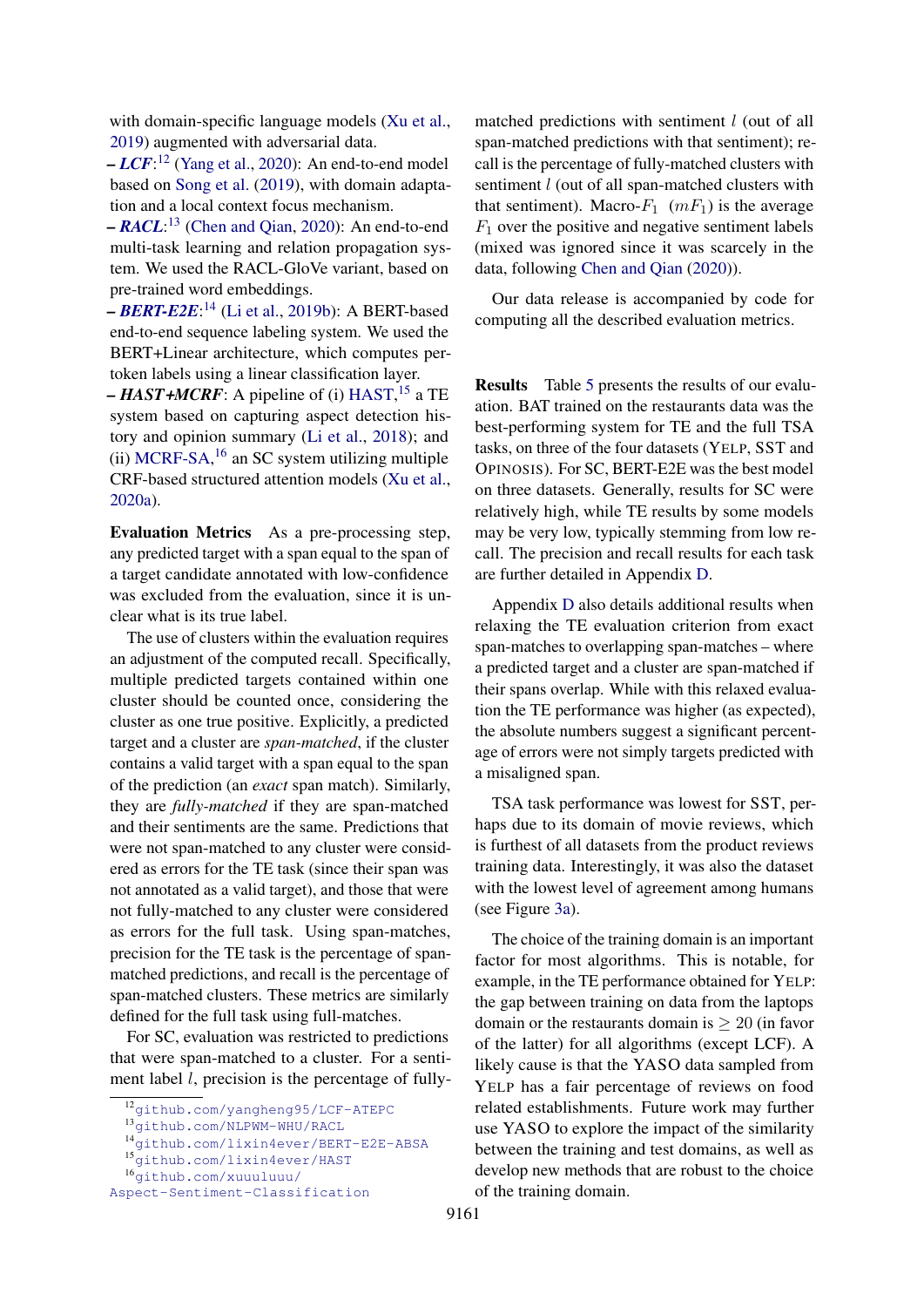<span id="page-8-2"></span>

|                  |       | <b>YELP</b> |      |        | <b>AMAZON</b> |      |        | <b>SST</b> |           | <b>OPINOSIS</b> |      |      |        |
|------------------|-------|-------------|------|--------|---------------|------|--------|------------|-----------|-----------------|------|------|--------|
| <b>System</b>    | Train | TE          |      | SC TSA | TE            |      | SC TSA | TE         | <b>SC</b> | TSA             | TE   |      | SC TSA |
| <b>BAT</b>       | Lap.  | 27.8        | 88.0 |        | 24.8 34.5     | 96.3 | 33.1   | 8.8        | 100.0     | 8.8             | 57.2 | 92.2 | 53.6   |
|                  | Res.  | 58.0        | 91.6 | 54.4   | 29.3          | 89.4 |        | 25.6 34.9  | 90.6      | 31.9            | 59.1 | 91.8 | 55.3   |
| <b>BERT-E2E</b>  | Lap.  | 28.2        | 91.3 | 26.5   | 35.5          | 97.8 | 34.5   | 12.2       | 97.4      | 12.0            | 56.1 | 94.0 | 53.4   |
|                  | Res.  | 52.7        | 93.4 | 49.9   | 28.6          | 98.0 | 27.7   | 9.9        | 92.5      | 9.0             | 50.4 | 94.3 | 48.0   |
| <b>HAST+MCRF</b> | Lap.  | 16.7        | 68.3 | 11.9   | 21.4          | 82.0 | 17.5   | 2.8        | 64.9      | 1.9             | 34.8 | 82.2 | -29.6  |
|                  | Res.  | 40.7        | 88.4 | 36.5   | 9.4           | 95.6 | 9.0    | 3.1        | 67.0      | 2.2             | 31.6 | 87.7 | 28.0   |
| <b>LCF</b>       | Lap.  | 41.0        | 72.6 | 33.3   | 37.9          | 85.0 | 31.9   | 17.0       | 80.4      | 13.7            | 54.7 | 91.1 | 50.6   |
|                  | Res.  | 48.8        | 84.8 | 43.7   | 36.1          | 87.1 | 31.0   | 16.5       | 75.7      | 12.8            | 55.7 | 86.5 | 49.4   |
| <b>RACL</b>      | Lap.  | 23.0        | 88.2 | 20.8   | 29.0          | 89.6 | 25.9   | 13.2       | 78.1      | 10.2            | 43.2 | 83.1 | 37.8   |
|                  | Res.  | 44.5        | 87.9 | 39.9   | 22.5          | 88.9 | 19.7   | 7.9        | 86.3      | 7.0             | 43.8 | 85.0 | 38.4   |
|                  | Lap.  | 27.3        | 81.7 | 23.5   | 31.7          | 90.1 | 28.6   | 10.8       | 84.2      | 9.3             | 49.2 | 88.5 | 45.0   |
| Average          | Res.  | 48.9        | 89.2 | 44.9   | 25.2          | 91.8 | 22.6   | 14.5       | 82.4      | 12.6            | 48.1 | 89.1 | 43.8   |

Table 5: Benchmark results on YASO with five SOTA systems, trained on data from one SE14 domain (laptops **– Lap.** or restaurants – **Res.**). The reported metric is  $F_1$  for target extraction (**TE**) and the entire task (**TSA**), and macro- $F_1$  for sentiment classification (SC).

#### 7 Conclusion

We collected a new open-domain user reviews TSA evaluation dataset named YASO. Unlike existing review datasets, YASO is not limited to any particular reviews domain, thus providing a broader perspective for cross-domain TSA evaluation. Benchmark results established in such a setup with contemporary TSA systems show there is ample headroom for improvement on YASO.

YASO was annotated using a new scheme for creating TSA labeled data, that can be also applied to non-review texts. The reliability of the annotations obtained by this scheme has been verified through a manual analysis of a sample and a comparison to existing labeled data.

One limitation of our scheme is that aspect categories with a sentiment implied from the reviews were excluded, since their annotation requires prespecifying the domain along with its associated categories. While this may limit research for some applications, the dataset is useful in many realworld use cases. For example, given a brand name, one may query a user reviews corpus for sentences containing it, and analyze the sentiment towards that brand in each sentence along with the sentiment expressed to other terms in these sentences.

Future work may improve upon the presented results by training on multiple domains or datasets, adapting pre-trained models to the target domains in an unsupervised manner (e.g., [Rietzler et al.](#page-10-0) [\(2020\)](#page-10-0)), exploring various data augmentation techniques, or utilizing multi-task or weak-supervision algorithms. Another interesting direction for further research is annotating opinion terms within the YASO sentences, facilitating their co-extraction with corresponding targets [\(Wang et al.,](#page-11-15) [2016,](#page-11-15) [2017b\)](#page-11-16), or as triplets of target term, sentiment, and opinion term [\(Peng et al.,](#page-10-17) [2020;](#page-10-17) [Xu et al.,](#page-11-17) [2020b\)](#page-11-17).

All benchmark data collected in this work are available online. $17$  We hope that these data will facilitate further advancements in the field of targeted sentiment analysis.

#### Acknowledgments

We wish to thank the anonymous reviewers for their insightful comments, suggestions, and feedback.

#### References

- <span id="page-8-1"></span>Md Shad Akhtar, Asif Ekbal, and Pushpak Bhattacharyya. 2016. [Aspect based sentiment analysis](https://www.aclweb.org/anthology/L16-1429) [in Hindi: Resource creation and evaluation.](https://www.aclweb.org/anthology/L16-1429) In *Proceedings of the Tenth International Conference on Language Resources and Evaluation (LREC'16)*, pages 2703–2709, Portorož, Slovenia. European Language Resources Association (ELRA).
- <span id="page-8-0"></span>Jeremy Barnes, Toni Badia, and Patrik Lambert. 2018. [MultiBooked: A corpus of Basque and Catalan hotel](https://www.aclweb.org/anthology/L18-1104) [reviews annotated for aspect-level sentiment classifi](https://www.aclweb.org/anthology/L18-1104)[cation.](https://www.aclweb.org/anthology/L18-1104) In *Proceedings of the Eleventh International*

<span id="page-8-3"></span><sup>17</sup>[github.com/IBM/yaso-tsa](https://github.com/IBM/yaso-tsa)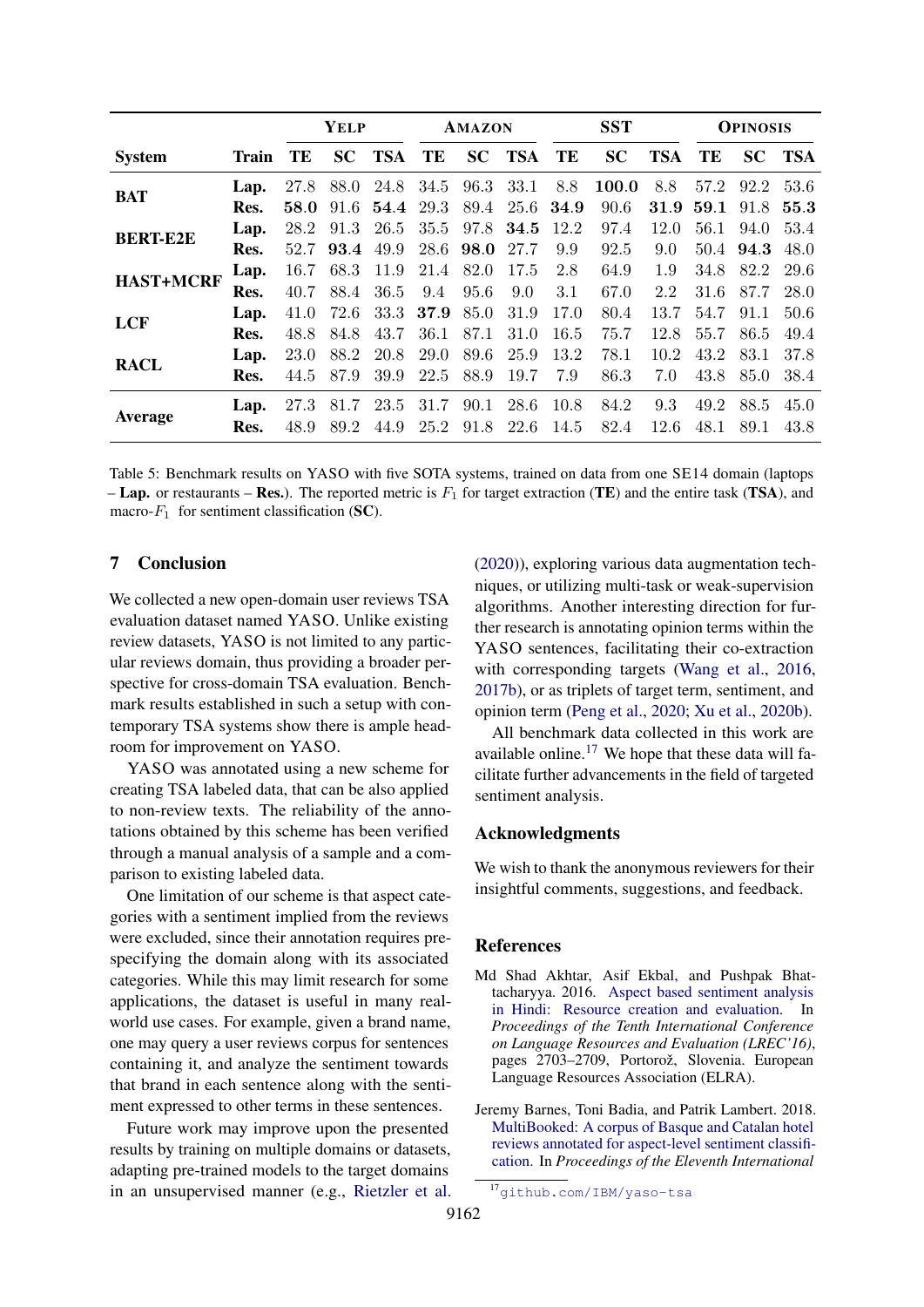*Conference on Language Resources and Evaluation (LREC 2018)*, Miyazaki, Japan. European Language Resources Association (ELRA).

- <span id="page-9-18"></span>Zhuang Chen and Tieyun Qian. 2020. [Relation-aware](https://doi.org/10.18653/v1/2020.acl-main.340) [collaborative learning for unified aspect-based sen](https://doi.org/10.18653/v1/2020.acl-main.340)[timent analysis.](https://doi.org/10.18653/v1/2020.acl-main.340) In *Proceedings of the 58th Annual Meeting of the Association for Computational Linguistics*, pages 3685–3694. Association for Computational Linguistics.
- <span id="page-9-16"></span>Jacob Cohen. 1960. A Coefficient of Agreement for Nominal Scales. *Educational and Psychological Measurement*, 20(1):37–46.
- <span id="page-9-3"></span>Li Dong, Furu Wei, Chuanqi Tan, Duyu Tang, Ming Zhou, and Ke Xu. 2014. [Adaptive recursive neural](https://doi.org/10.3115/v1/P14-2009) [network for target-dependent Twitter sentiment clas](https://doi.org/10.3115/v1/P14-2009)[sification.](https://doi.org/10.3115/v1/P14-2009) In *Proceedings of the 52nd Annual Meeting of the Association for Computational Linguistics (Volume 2: Short Papers)*, pages 49–54, Baltimore, Maryland. Association for Computational Linguistics.
- <span id="page-9-1"></span>Kavita Ganesan, ChengXiang Zhai, and Jiawei Han. 2010. Opinosis: a graph-based approach to abstractive summarization of highly redundant opinions. In *Proceedings of the 23rd International Conference on Computational Linguistics*, pages 340–348. Association for Computational Linguistics.
- <span id="page-9-14"></span>Chenggong Gong, Jianfei Yu, and Rui Xia. 2020. [Uni](https://doi.org/10.18653/v1/2020.emnlp-main.572)[fied feature and instance based domain adaptation](https://doi.org/10.18653/v1/2020.emnlp-main.572) [for aspect-based sentiment analysis.](https://doi.org/10.18653/v1/2020.emnlp-main.572) In *Proceedings of the 2020 Conference on Empirical Methods in Natural Language Processing (EMNLP)*, pages 7035–7045, Online. Association for Computational Linguistics.
- <span id="page-9-4"></span>Felix Hamborg, Karsten Donnay, and Bela Gipp. 2021. Towards target-dependent sentiment classification in news articles. In *Diversity, Divergence, Dialogue*, pages 156–166, Cham. Springer International Publishing.
- <span id="page-9-13"></span>Ruidan He, Wee Sun Lee, H. Ng, and Daniel Dahlmeier. 2018. Effective attention modeling for aspect-level sentiment classification. In *COLING*.
- <span id="page-9-11"></span>Ruidan He, Wee Sun Lee, Hwee Tou Ng, and Daniel Dahlmeier. 2019. [An interactive multi-task learn](https://doi.org/10.18653/v1/P19-1048)[ing network for end-to-end aspect-based sentiment](https://doi.org/10.18653/v1/P19-1048) [analysis.](https://doi.org/10.18653/v1/P19-1048) In *Proceedings of the 57th Annual Meeting of the Association for Computational Linguistics*, pages 504–515, Florence, Italy. Association for Computational Linguistics.
- <span id="page-9-15"></span>Matthew Honnibal and Ines Montani. 2017. spaCy 2: Natural language understanding with Bloom embeddings, convolutional neural networks and incremental parsing. To appear.
- <span id="page-9-10"></span>Minghao Hu, Yuxing Peng, Zhen Huang, Dongsheng Li, and Yiwei Lv. 2019. [Open-domain targeted sen](https://doi.org/10.18653/v1/P19-1051)[timent analysis via span-based extraction and classi](https://doi.org/10.18653/v1/P19-1051)[fication.](https://doi.org/10.18653/v1/P19-1051) In *Proceedings of the 57th Annual Meet-*

*ing of the Association for Computational Linguistics*, pages 537–546, Florence, Italy. Association for Computational Linguistics.

- <span id="page-9-12"></span>Binxuan Huang, Yanglan Ou, and Kathleen M. Carley. 2018. [Aspect level sentiment classification with](https://doi.org/10.1007/978-3-319-93372-6_22) [attention-over-attention neural networks.](https://doi.org/10.1007/978-3-319-93372-6_22) In *Social, Cultural, and Behavioral Modeling - 11th International Conference, SBP-BRiMS 2018, Washington, DC, USA, July 10-13, 2018, Proceedings*, volume 10899 of *Lecture Notes in Computer Science*, pages 197–206. Springer.
- <span id="page-9-2"></span>Qingnan Jiang, Lei Chen, Ruifeng Xu, Xiang Ao, and Min Yang. 2019. [A challenge dataset and effec](https://doi.org/10.18653/v1/D19-1654)[tive models for aspect-based sentiment analysis.](https://doi.org/10.18653/v1/D19-1654) In *Proceedings of the 2019 Conference on Empirical Methods in Natural Language Processing and the 9th International Joint Conference on Natural Language Processing (EMNLP-IJCNLP)*, pages 6280– 6285, Hong Kong, China. Association for Computational Linguistics.
- <span id="page-9-7"></span>Akbar Karimi, Leonardo Rossi, Andrea Prati, and Katharina Full. 2020. [Adversarial training for](http://arxiv.org/abs/2001.11316) [aspect-based sentiment analysis with bert.](http://arxiv.org/abs/2001.11316) *arXiv preprint arXiv:2001.11316*.
- <span id="page-9-0"></span>Phillip Keung, Yichao Lu, György Szarvas, and Noah A. Smith. 2020. [The multilingual Amazon](https://doi.org/10.18653/v1/2020.emnlp-main.369) [reviews corpus.](https://doi.org/10.18653/v1/2020.emnlp-main.369) In *Proceedings of the 2020 Conference on Empirical Methods in Natural Language Processing (EMNLP)*, pages 4563–4568, Online. Association for Computational Linguistics.
- <span id="page-9-5"></span>Roman Klinger and Philipp Cimiano. 2014. [The US-](http://www.lrec-conf.org/proceedings/lrec2014/pdf/85_Paper.pdf)[AGE review corpus for fine grained multi lingual](http://www.lrec-conf.org/proceedings/lrec2014/pdf/85_Paper.pdf) [opinion analysis.](http://www.lrec-conf.org/proceedings/lrec2014/pdf/85_Paper.pdf) In *Proceedings of the Ninth International Conference on Language Resources and Evaluation (LREC'14)*, pages 2211–2218, Reykjavik, Iceland. European Language Resources Association (ELRA).
- <span id="page-9-17"></span>J Richard Landis and Gary G Koch. 1977. The measurement of observer agreement for categorical data. *biometrics*, pages 159–174.
- <span id="page-9-6"></span>Ran Levy, Yonatan Bilu, Daniel Hershcovich, Ehud Aharoni, and Noam Slonim. 2014. Context dependent claim detection. In *Proceedings of COLING 2014, the 25th International Conference on Computational Linguistics: Technical Papers*, pages 1489– 1500.
- <span id="page-9-8"></span>Hao Li and Wei Lu. 2019. [Learning explicit and im](https://doi.org/10.18653/v1/D19-1550)[plicit structures for targeted sentiment analysis.](https://doi.org/10.18653/v1/D19-1550) In *Proceedings of the 2019 Conference on Empirical Methods in Natural Language Processing and the 9th International Joint Conference on Natural Language Processing (EMNLP-IJCNLP)*, Hong Kong, China. Association for Computational Linguistics.
- <span id="page-9-9"></span>Xin Li, Lidong Bing, Piji Li, and Wai Lam. 2019a. A unified model for opinion target extraction and target sentiment prediction. In *Proceedings of the AAAI*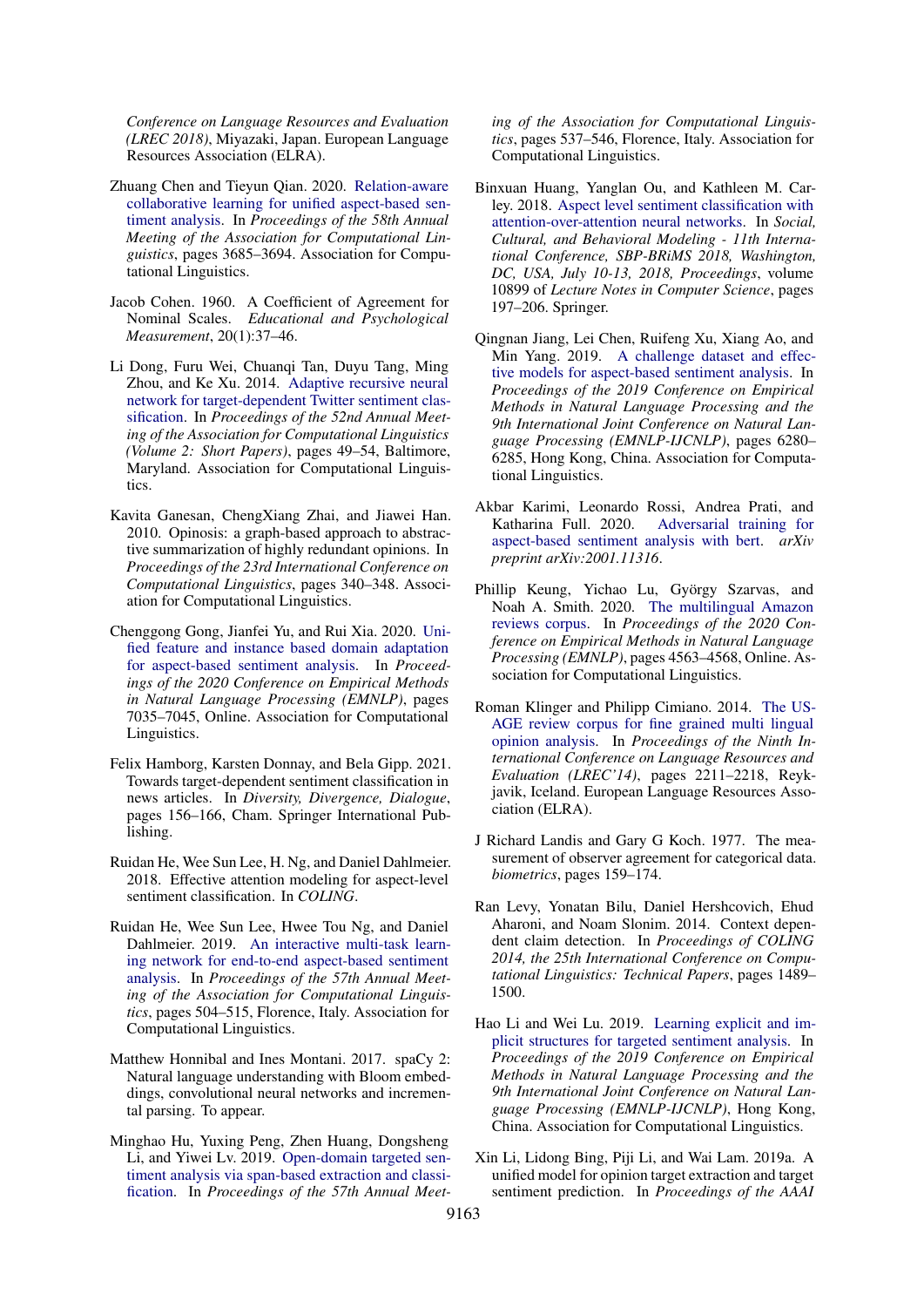*Conference on Artificial Intelligence*, volume 33, pages 6714–6721.

- <span id="page-10-16"></span>Xin Li, Lidong Bing, Piji Li, Wai Lam, and Zhimou Yang. 2018. [Aspect term extraction with history](https://doi.org/10.24963/ijcai.2018/583) [attention and selective transformation.](https://doi.org/10.24963/ijcai.2018/583) In *Proceedings of the Twenty-Seventh International Joint Conference on Artificial Intelligence, IJCAI-18*, pages 4194–4200. International Joint Conferences on Artificial Intelligence Organization.
- <span id="page-10-15"></span>Xin Li, Lidong Bing, Wenxuan Zhang, and Wai Lam. 2019b. [Exploiting BERT for end-to-end aspect](https://doi.org/10.18653/v1/D19-5505)[based sentiment analysis.](https://doi.org/10.18653/v1/D19-5505) In *Proceedings of the 5th Workshop on Noisy User-generated Text (W-NUT 2019)*, pages 34–41, Hong Kong, China. Association for Computational Linguistics.
- <span id="page-10-4"></span>Bing Liu. 2012. Sentiment analysis and opinion mining. *Synthesis lectures on human language technologies*, 5(1):1–167.
- <span id="page-10-11"></span>Yukun Ma, Haiyun Peng, and E. Cambria. 2018. Targeted aspect-based sentiment analysis via embedding commonsense knowledge into an attentive lstm. In *AAAI*.
- <span id="page-10-9"></span>Yosi Mass, Lili Kotlerman, Shachar Mirkin, Elad Venezian, Gera Witzling, and Noam Slonim. 2018. [What did you mention? a large scale mention detec](http://arxiv.org/abs/1801.07507)[tion benchmark for spoken and written text.](http://arxiv.org/abs/1801.07507)
- <span id="page-10-5"></span>Margaret Mitchell, Jacqui Aguilar, Theresa Wilson, and Benjamin Van Durme. 2013. [Open domain tar](https://www.aclweb.org/anthology/D13-1171)[geted sentiment.](https://www.aclweb.org/anthology/D13-1171) In *Proceedings of the 2013 Conference on Empirical Methods in Natural Language Processing*, pages 1643–1654, Seattle, Washington, USA. Association for Computational Linguistics.
- <span id="page-10-7"></span>Lilja Øvrelid, Petter Mæhlum, Jeremy Barnes, and Erik Velldal. 2020. [A fine-grained sentiment dataset for](https://www.aclweb.org/anthology/2020.lrec-1.618) [Norwegian.](https://www.aclweb.org/anthology/2020.lrec-1.618) In *Proceedings of the 12th Language Resources and Evaluation Conference*, pages 5025– 5033, Marseille, France. European Language Resources Association.
- <span id="page-10-14"></span>Bo Pang and Lillian Lee. 2005. Seeing stars: Exploiting class relationships for sentiment categorization with respect to rating scales. *arXiv preprint cs/0506075*.
- <span id="page-10-17"></span>Haiyun Peng, Lu Xu, Lidong Bing, Fei Huang, Wei Lu, and Luo Si. 2020. [Knowing what, how and why:](https://doi.org/10.1609/aaai.v34i05.6383) [A near complete solution for aspect-based sentiment](https://doi.org/10.1609/aaai.v34i05.6383) [analysis.](https://doi.org/10.1609/aaai.v34i05.6383) *Proceedings of the AAAI Conference on Artificial Intelligence*, 34(05):8600–8607.
- <span id="page-10-13"></span>Minh Hieu Phan and Philip O. Ogunbona. 2020. [Mod](https://doi.org/10.18653/v1/2020.acl-main.293)[elling context and syntactical features for aspect](https://doi.org/10.18653/v1/2020.acl-main.293)[based sentiment analysis.](https://doi.org/10.18653/v1/2020.acl-main.293) In *Proceedings of the 58th Annual Meeting of the Association for Computational Linguistics*, pages 3211–3220, Online. Association for Computational Linguistics.
- <span id="page-10-3"></span>Maria Pontiki, Dimitris Galanis, Haris Papageorgiou, Ion Androutsopoulos, Suresh Manandhar, Mohammad AL-Smadi, Mahmoud Al-Ayyoub, Yanyan Zhao, Bing Qin, Orphée De Clercq, Véronique Hoste, Marianna Apidianaki, Xavier Tannier, Natalia Loukachevitch, Evgeniy Kotelnikov, Nuria Bel, Salud María Jiménez-Zafra, and Gülşen Eryiğit. 2016. [SemEval-2016 task 5: Aspect based senti](https://doi.org/10.18653/v1/S16-1002)[ment analysis.](https://doi.org/10.18653/v1/S16-1002) In *Proceedings of the 10th International Workshop on Semantic Evaluation (SemEval-2016)*, pages 19–30, San Diego, California. Association for Computational Linguistics.
- <span id="page-10-2"></span>Maria Pontiki, Dimitris Galanis, Haris Papageorgiou, Suresh Manandhar, and Ion Androutsopoulos. 2015. [SemEval-2015 task 12: Aspect based sentiment](https://doi.org/10.18653/v1/S15-2082) [analysis.](https://doi.org/10.18653/v1/S15-2082) In *Proceedings of the 9th International Workshop on Semantic Evaluation (SemEval 2015)*, pages 486–495, Denver, Colorado. Association for Computational Linguistics.
- <span id="page-10-1"></span>Maria Pontiki, Dimitris Galanis, John Pavlopoulos, Harris Papageorgiou, Ion Androutsopoulos, and Suresh Manandhar. 2014. [SemEval-2014 task 4: As](https://doi.org/10.3115/v1/S14-2004)[pect based sentiment analysis.](https://doi.org/10.3115/v1/S14-2004) In *Proceedings of the 8th International Workshop on Semantic Evaluation (SemEval 2014)*, pages 27–35, Dublin, Ireland. Association for Computational Linguistics.
- <span id="page-10-0"></span>Alexander Rietzler, Sebastian Stabinger, Paul Opitz, and Stefan Engl. 2020. [Adapt or get left behind:](https://www.aclweb.org/anthology/2020.lrec-1.607) [Domain adaptation through BERT language model](https://www.aclweb.org/anthology/2020.lrec-1.607) [finetuning for aspect-target sentiment classification.](https://www.aclweb.org/anthology/2020.lrec-1.607) In *Proceedings of the 12th Language Resources and Evaluation Conference*, pages 4933–4941, Marseille, France. European Language Resources Association.
- <span id="page-10-8"></span>Ruty Rinott, Lena Dankin, Carlos Alzate Perez, Mitesh M. Khapra, Ehud Aharoni, and Noam Slonim. 2015. [Show me your evidence - an au](https://doi.org/10.18653/v1/D15-1050)[tomatic method for context dependent evidence de](https://doi.org/10.18653/v1/D15-1050)[tection.](https://doi.org/10.18653/v1/D15-1050) In *Proceedings of the 2015 Conference on Empirical Methods in Natural Language Processing*, pages 440–450, Lisbon, Portugal. Association for Computational Linguistics.
- <span id="page-10-10"></span>Sebastian Ruder, Parsa Ghaffari, and John G. Breslin. 2016. [A hierarchical model of reviews for aspect](https://doi.org/10.18653/v1/D16-1103)[based sentiment analysis.](https://doi.org/10.18653/v1/D16-1103) In *Proceedings of the 2016 Conference on Empirical Methods in Natural Language Processing*, pages 999–1005, Austin, Texas. Association for Computational Linguistics.
- <span id="page-10-6"></span>Marzieh Saeidi, Guillaume Bouchard, Maria Liakata, and Sebastian Riedel. 2016. [SentiHood: Targeted](https://www.aclweb.org/anthology/C16-1146) [aspect based sentiment analysis dataset for urban](https://www.aclweb.org/anthology/C16-1146) [neighbourhoods.](https://www.aclweb.org/anthology/C16-1146) In *Proceedings of COLING 2016, the 26th International Conference on Computational Linguistics: Technical Papers*, pages 1546–1556, Osaka, Japan. The COLING 2016 Organizing Committee.
- <span id="page-10-12"></span>Kim Schouten and Flavius Frasincar. 2015. Survey on aspect-level sentiment analysis. *IEEE Transactions*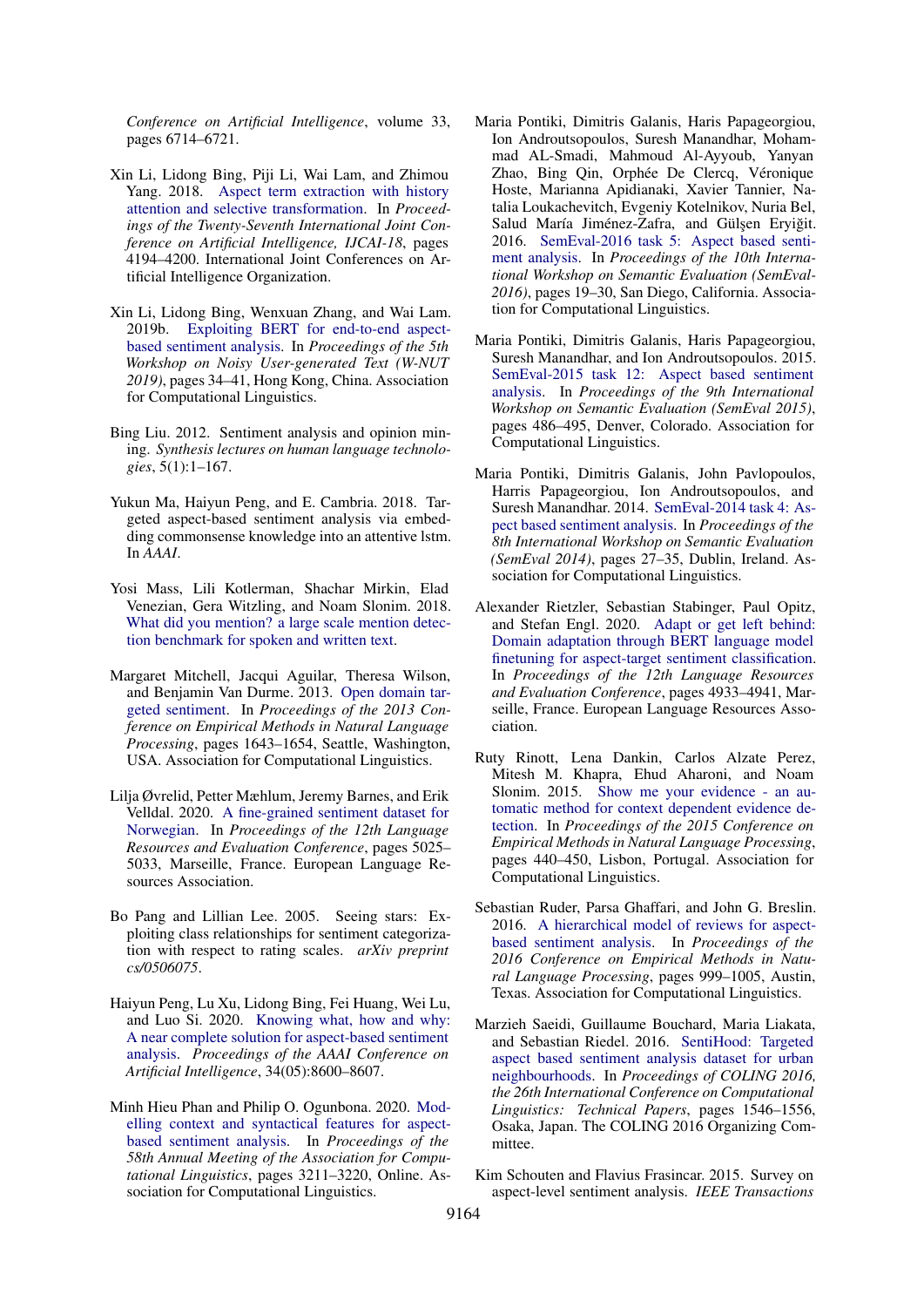*on Knowledge and Data Engineering*, 28(3):813– 830.

- <span id="page-11-0"></span>Richard Socher, Alex Perelygin, Jean Wu, Jason Chuang, Christopher D. Manning, Andrew Ng, and Christopher Potts. 2013. [Recursive deep models](https://www.aclweb.org/anthology/D13-1170) [for semantic compositionality over a sentiment tree](https://www.aclweb.org/anthology/D13-1170)[bank.](https://www.aclweb.org/anthology/D13-1170) In *Proceedings of the 2013 Conference on Empirical Methods in Natural Language Processing*, pages 1631–1642, Seattle, Washington, USA. Association for Computational Linguistics.
- <span id="page-11-10"></span>Youwei Song, Jiahai Wang, Tao Jiang, Zhiyue Liu, and Yanghui Rao. 2019. [Attentional encoder net](http://arxiv.org/abs/1902.09314)[work for targeted sentiment classification.](http://arxiv.org/abs/1902.09314) *CoRR*, abs/1902.09314.
- <span id="page-11-6"></span>Josef Steinberger, Tomáš Brychcín, and Michal Konkol. 2014. [Aspect-level sentiment analysis in Czech.](https://doi.org/10.3115/v1/W14-2605) In *Proceedings of the 5th Workshop on Computational Approaches to Subjectivity, Sentiment and Social Media Analysis*, pages 24–30, Baltimore, Maryland. Association for Computational Linguistics.
- <span id="page-11-9"></span>Chi Sun, Luyao Huang, and Xipeng Qiu. 2019. [Uti](https://doi.org/10.18653/v1/N19-1035)[lizing BERT for aspect-based sentiment analysis via](https://doi.org/10.18653/v1/N19-1035) [constructing auxiliary sentence.](https://doi.org/10.18653/v1/N19-1035) In *Proceedings of the 2019 Conference of the North American Chapter of the Association for Computational Linguistics: Human Language Technologies, Volume 1 (Long and Short Papers)*, pages 380–385, Minneapolis, Minnesota. Association for Computational Linguistics.
- <span id="page-11-5"></span>Martina Katalin Szabó, Veronika Vincze, Katalin Ilona Simkó, Viktor Varga, and Viktor Hangya. 2016. [A](https://www.aclweb.org/anthology/L16-1459) [Hungarian sentiment corpus manually annotated at](https://www.aclweb.org/anthology/L16-1459) [aspect level.](https://www.aclweb.org/anthology/L16-1459) In *Proceedings of the Tenth International Conference on Language Resources and Evaluation (LREC'16)*, pages 2873–2878, Portorož, Slovenia. European Language Resources Association (ELRA).
- <span id="page-11-7"></span>Duyu Tang, Bing Qin, Xiaocheng Feng, and Ting Liu. 2016a. [Effective LSTMs for target-dependent sen](https://www.aclweb.org/anthology/C16-1311)[timent classification.](https://www.aclweb.org/anthology/C16-1311) In *Proceedings of COLING 2016, the 26th International Conference on Computational Linguistics: Technical Papers*, pages 3298– 3307, Osaka, Japan. The COLING 2016 Organizing Committee.
- <span id="page-11-8"></span>Duyu Tang, Bing Qin, and Ting Liu. 2016b. [Aspect](https://doi.org/10.18653/v1/D16-1021) [level sentiment classification with deep memory net](https://doi.org/10.18653/v1/D16-1021)[work.](https://doi.org/10.18653/v1/D16-1021) In *Proceedings of the 2016 Conference on Empirical Methods in Natural Language Processing*, pages 214–224, Austin, Texas. Association for Computational Linguistics.
- <span id="page-11-12"></span>Hao Tian, Can Gao, Xinyan Xiao, Hao Liu, Bolei He, Hua Wu, Haifeng Wang, and Feng Wu. 2020. [SKEP:](https://doi.org/10.18653/v1/2020.acl-main.374) [Sentiment knowledge enhanced pre-training for sen](https://doi.org/10.18653/v1/2020.acl-main.374)[timent analysis.](https://doi.org/10.18653/v1/2020.acl-main.374) In *Proceedings of the 58th Annual Meeting of the Association for Computational Linguistics*, pages 4067–4076, Online. Association for Computational Linguistics.
- <span id="page-11-1"></span>Cigdem Toprak, Niklas Jakob, and Iryna Gurevych. 2010. [Sentence and expression level annotation of](https://www.aclweb.org/anthology/P10-1059) [opinions in user-generated discourse.](https://www.aclweb.org/anthology/P10-1059) In *Proceedings of the 48th Annual Meeting of the Association for Computational Linguistics*, pages 575–584, Uppsala, Sweden. Association for Computational Linguistics.
- <span id="page-11-3"></span>Bo Wang, Maria Liakata, Arkaitz Zubiaga, and Rob Procter. 2017a. [TDParse: Multi-target-specific sen](https://www.aclweb.org/anthology/E17-1046)[timent recognition on Twitter.](https://www.aclweb.org/anthology/E17-1046) In *Proceedings of the 15th Conference of the European Chapter of the Association for Computational Linguistics: Volume 1, Long Papers*, pages 483–493, Valencia, Spain. Association for Computational Linguistics.
- <span id="page-11-15"></span>Wenya Wang, Sinno Jialin Pan, Daniel Dahlmeier, and Xiaokui Xiao. 2016. Recursive neural conditional random fields for aspect-based sentiment analysis. *arXiv preprint arXiv:1603.06679*.
- <span id="page-11-16"></span>Wenya Wang, Sinno Jialin Pan, Daniel Dahlmeier, and Xiaokui Xiao. 2017b. Coupled multi-layer attentions for co-extraction of aspect and opinion terms. In *Thirty-First AAAI Conference on Artificial Intelligence*.
- <span id="page-11-2"></span>Janyce Wiebe, Theresa Wilson, and Claire Cardie. 2005. [Annotating expressions of opinions and emo](http://www.cs.pitt.edu/~{}wiebe/pubs/papers/lre05withappendix.pdf)[tions in language.](http://www.cs.pitt.edu/~{}wiebe/pubs/papers/lre05withappendix.pdf) *Language Resources and Evaluation*, 1(2):0.
- <span id="page-11-11"></span>Hu Xu, Bing Liu, Lei Shu, and Philip Yu. 2019. [BERT](https://doi.org/10.18653/v1/N19-1242) [post-training for review reading comprehension and](https://doi.org/10.18653/v1/N19-1242) [aspect-based sentiment analysis.](https://doi.org/10.18653/v1/N19-1242) In *Proceedings of the 2019 Conference of the North American Chapter of the Association for Computational Linguistics: Human Language Technologies, Volume 1 (Long and Short Papers)*, pages 2324–2335, Minneapolis, Minnesota. Association for Computational Linguistics.
- <span id="page-11-14"></span>Lu Xu, Lidong Bing, Wei Lu, and Fei Huang. 2020a. [Aspect sentiment classification with aspect-specific](https://www.aclweb.org/anthology/2020.emnlp-main.288) [opinion spans.](https://www.aclweb.org/anthology/2020.emnlp-main.288) In *Proceedings of the 2020 Conference on Empirical Methods in Natural Language Processing (EMNLP)*, pages 3561–3567. Association for Computational Linguistics.
- <span id="page-11-17"></span>Lu Xu, Hao Li, Wei Lu, and Lidong Bing. 2020b. [Position-aware tagging for aspect sentiment triplet](https://doi.org/10.18653/v1/2020.emnlp-main.183) [extraction.](https://doi.org/10.18653/v1/2020.emnlp-main.183) In *Proceedings of the 2020 Conference on Empirical Methods in Natural Language Processing (EMNLP)*, pages 2339–2349, Online. Association for Computational Linguistics.
- <span id="page-11-13"></span>Heng Yang, Biqing Zeng, JianHao Yang, Youwei Song, and Ruyang Xu. 2020. [A multi-task learn](http://arxiv.org/abs/1912.07976)[ing model for chinese-oriented aspect polarity clas](http://arxiv.org/abs/1912.07976)[sification and aspect term extraction.](http://arxiv.org/abs/1912.07976) *arXiv preprint arXiv:1912.07976*.
- <span id="page-11-4"></span>Jun Yang, Runqi Yang, Chong-Jun Wang, and Junyuan Xie. 2018. Multi-entity aspect-based sentiment analysis with context, entity and aspect memory. In *AAAI*.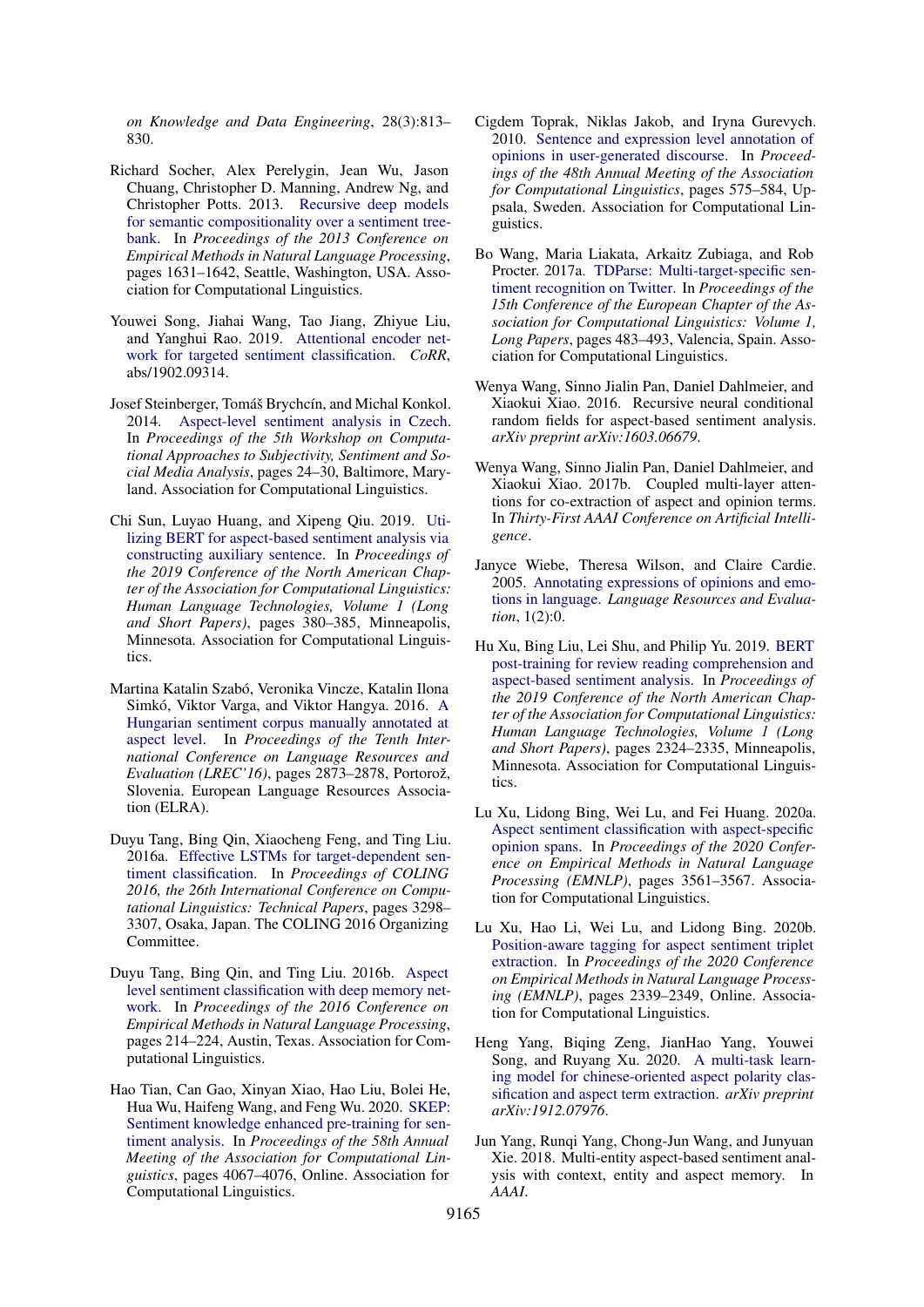- <span id="page-12-1"></span>Biqing Zeng, Heng Yang, Ruyang Xu, Wu Zhou, and Xuli Han. 2019. [Lcf: A local context focus mecha](https://doi.org/10.3390/app9163389)[nism for aspect-based sentiment classification.](https://doi.org/10.3390/app9163389) *Applied Sciences*, 9(16).
- <span id="page-12-0"></span>Lei Zhang, Shuai Wang, and Bing Liu. 2018. Deep learning for sentiment analysis: A survey. *Wiley Interdisciplinary Reviews: Data Mining and Knowledge Discovery*, 8(4):e1253.

## <span id="page-12-2"></span>A Annotated Domains

YASO includes, among others, review texts from the following product and business domains: apparel, automotive, baby products, beauty, books, cameras, cars, car washes, cinemas, digital e-books, drugstores, electronics, furniture, food, grocery, home improvement, hotels, industrial supplies, jewelry, kitchen, lawn and garden, luggage, movies, musical instruments, office products, personal computers, pet products, restaurants, shoes, sports, toys, video games, watches, and wireless.

## <span id="page-12-3"></span>B Annotation Guidelines

### B.1 Target Candidates Annotation

Below are the guidelines for the labeling task of detecting potential targets and their sentiment.

### General instructions

In this task you will review a set of sentences. Your goal is to identify items in the sentences that have a sentiment expressed towards them.

### Steps

- 1. Read the sentence carefully.
- 2. Identify items that have a sentiment expressed towards them.
- 3. Mark each item, and for each selection choose the expressed sentiment:
	- (a) Positive: the expressed sentiment is positive.
	- (b) Negative: the expressed sentiment is negative.
	- (c) Mixed: the expressed sentiment is both positive and negative.
- 4. If there are no items with a sentiment expressed towards them, proceed to the next sentence.

### Rules & Tips

- Select all items in the sentence that have a sentiment expressed towards them.
- It could be that there are several correct overlapping selections. In such cases, it is OK to choose only one of these overlapping selections.
- The sentiment towards a selected item(s) should be expressed from other parts of the sentence, it cannot come from within the selected item (see Example #2 below).
- Under each question is a comments box. Optionally, you can provide question-specific feedback in this box. This may include a rationalization of your choice, a description of an error within the question or the justification of another answer which was also plausible. In general, any relevant feedback would be useful, and will help in improving this task.

### Examples

Here are a few example sentences, categorized into several example types. For each sentence, the examples show item(s) which should be selected, and the sentiment expressed towards each such item. Further explanations are provided within the examples, when needed. Please review the examples carefully before starting the task.

### 1. Basics

Example #1.1: *The food was good.* Correct answer: The food was good. Explanation: The word *good* expresses a positive sentiment towards *food*.

Example #1.2: *The food was bad.* Correct answer: The food was bad. Explanation: The word *bad* expresses a negative sentiment towards *food*.

Example #1.3: *The food was tasty but expensive.*

Correct answer: The food was tasty but expensive.

Explanation: *tasty* expresses a positive sentiment, while *expensive* expresses a negative sentiment, so the correct answer is Mixed.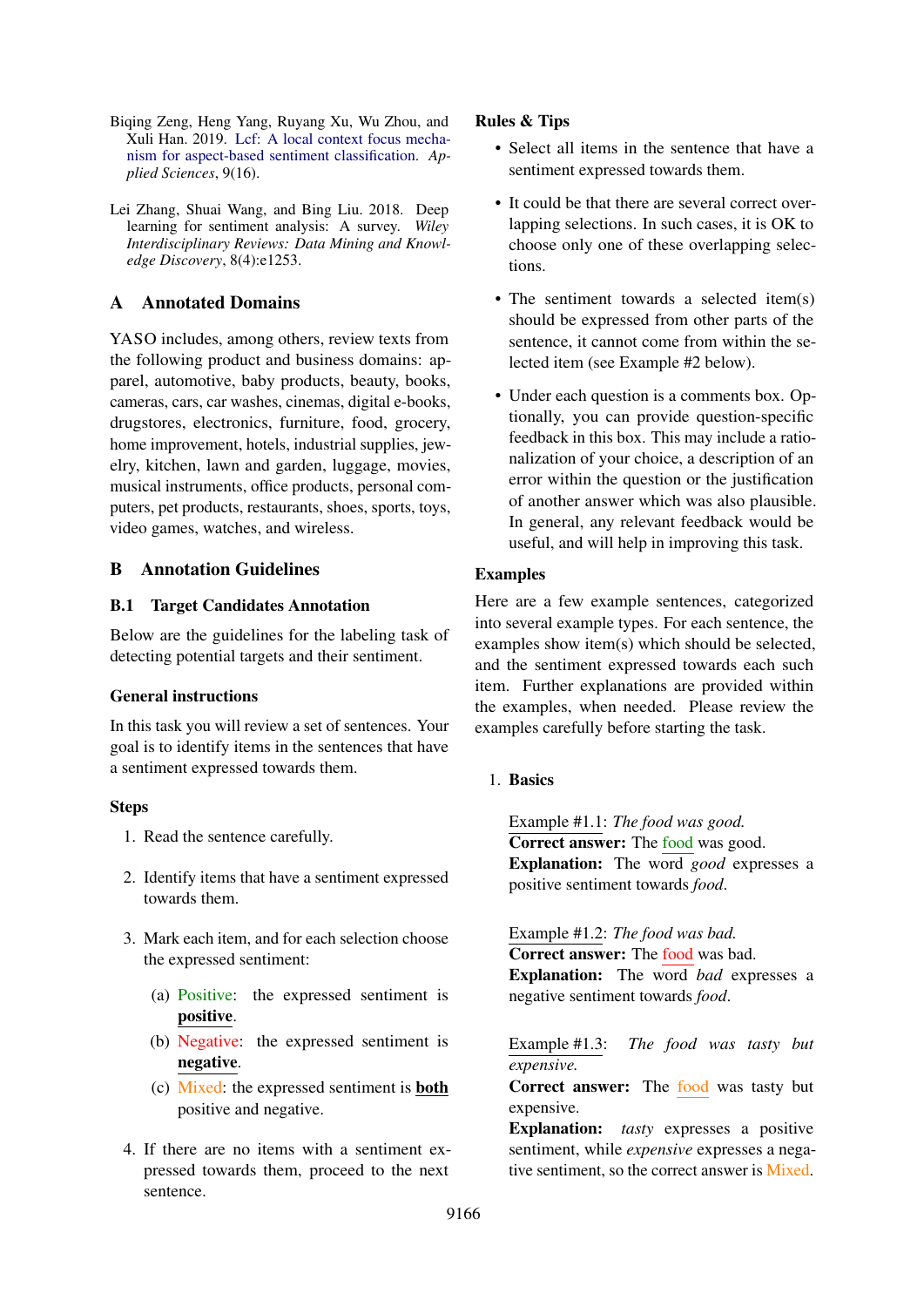<span id="page-13-0"></span>

| <b>Input Dataset</b> | <b>Sentence</b>                                                                                                                                                                                                                                                                           |
|----------------------|-------------------------------------------------------------------------------------------------------------------------------------------------------------------------------------------------------------------------------------------------------------------------------------------|
| $SE14-R$             | Although I moved uptown I try to stop in as often as possible for the GREAT<br>[cheap $[food]_P _P$ and to pay the friendly $[staff]_P$ a visit.                                                                                                                                          |
| $SE14-L$             | A great [college $[$ tool] $_{\rm P}$ ] $_{\rm P}$ !                                                                                                                                                                                                                                      |
| <b>OPINOSIS</b>      | The [Waitrose supermarket] $_{P}$ has many take out food options.                                                                                                                                                                                                                         |
| AMAZON               | [The protective [seal] $_{\text{N}}$ ] <sub>N</sub> was broken when I received this [item] <sub>N</sub> and a large<br>amount of the contents had spilled out of the container into the plastic bag that<br>the item was in.                                                              |
| <b>YELP</b>          | [The [wait] $_{\rm N}$ ] <sub>N</sub> was a little longer than what I prefer, but [the [service] $_{\rm P}$ ] <sub>P</sub> was<br>kind, [the [food] <sub>P</sub> ] <sub>P</sub> was incredible, and [the [Phuket Bucket] <sub>P</sub> ] <sub>P</sub> was refreshing<br>on a warm evening. |
| <b>SST</b>           | [The Irwins] <sub>P</sub> emerge unscathed, but [the [fictional [footage] $_N$ ] <sub>N</sub> ] <sub>N</sub> is uncon-<br>vincing and criminally badly [acted] $_N$ .                                                                                                                     |

Table 6: Annotation examples from the various input datasets. A target  $t$  that has a positive/negative sentiment expressed towards it is marked as  $[t]_P / [t]_N$ .

Example #1.4: *The food was served.*

Correct answer: Nothing should be selected, since there is no sentiment expressed in the sentence.

#### 2. Sentiment location

Example #2.1: *I love this great car.* Correct answer #1: I love this great car. Correct answer #2: I love this great car. Explanation: The word *love* expresses a positive sentiment towards *great car* or *car*. Note: It is OK to select only one of the above options, since they overlap.

Example #2.2: *I have a great car.*

Correct answer: I have a great car.

Explanation: The word *great* expresses a positive sentiment towards *car*.

Note: Do NOT select the item *great car*, because there is NO sentiment expressed towards *great car* outside of the phrase *great car* itself. The only other information is that *i have a* item, which does not convey a sentiment towards it.

### 3. Multiple selections in one sentence

Example #3.1: *The food was good, but*

#### *the atmosphere was awful.*

Correct answer: The food was good, but the atmosphere was awful.

Explanation: the word *good* expresses a positive sentiment towards *food*, while the word *awful* expresses a negative sentiment towards *atmosphere*.

Note: Both items should be selected!

Example #3.2: *The camera has excellent lens.*

Correct answer: The camera has excellent lens.

Explanation: The word *excellent* expresses a positive sentiment towards *lens*. • An *excellent lens* is a positive thing for a camera to have, thus expressing a positive sentiment towards *camera*.

Note: Both items should be selected!

## Example #3.3: *My new camera has excellent lens, but its price is too high.*

Correct answer: My new camera has excellent lens, but its price is too high.

Explanation: The word *excellent* expresses a positive sentiment towards *lens*, while the words *too high* expresses a negative sentiment towards *price*. There is a positive sentiment towards the camera, due to its *excellent lens*, and also a negative sentiment, because *its*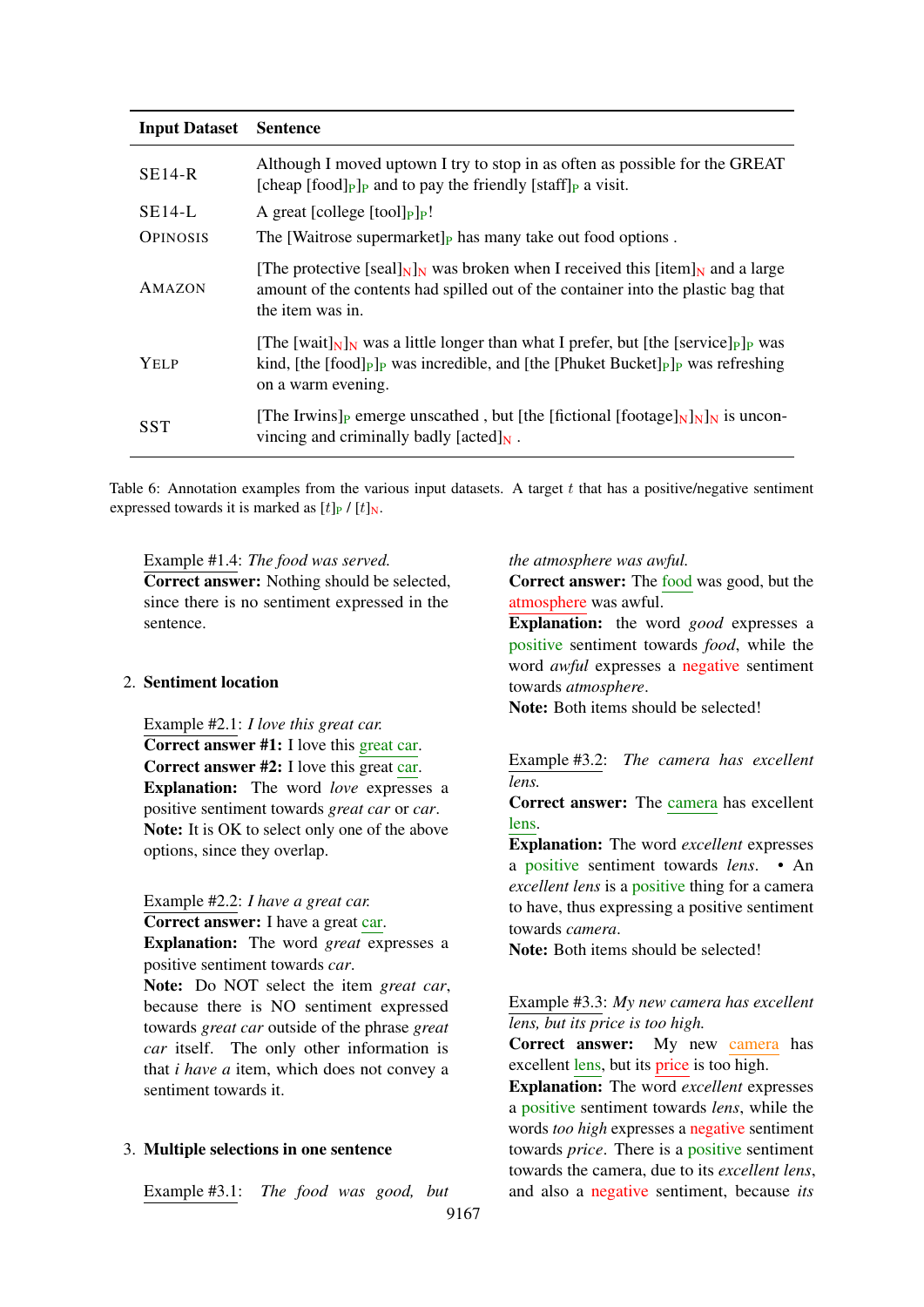*price is too high*, so the sentiment towards *camera* is Mixed.

Note: All three items should be selected. Other acceptable selections with a Mixed sentiment are *new camera* or *My new camera*. Since they overlap, it is OK to select just one of them.

4. Sentences without any expressed sentiments

Below are some examples of sentences without any expressed sentiment in them. For such sentences, nothing should be selected.

Example #4.1: *Microwave, refrigerator, coffee maker in room.*

Example #4.2: *I took my Mac to work yesterday.*

## 5. Long selected items

There is no restriction on the length of a select item, so long as there is an expressed sentiment towards it in the sentence (which does not come from within the marked item).

Example #5.1: *The food from the Italian restaurant near my office was very good.* Correct answer #1: The food from the Italian restaurant near my office was very good.

Correct answer #2: The food from the Italian restaurant near my office was very good.

Correct answer #3: The food from the Italian restaurant near my office was very good.

Correct answer #4: The food from the Italian restaurant near my office was very good.

Explanation: the words *very good* express a positive sentiment towards

emphfood.

Note: It is also a valid choice to select *food* along with its details description: *food from the Italian restaurant near my office*, or add the prefix *The* to the selection (or both). The selection must be a coherent phrase. *food from the* is not a valid selection. Since these selections all overlap, it is OK to select one of them.

## B.2 Sentiment Annotation

Below are the guidelines for labeling the sentiment of identified target candidates.

## General instructions

In this task you will review a set of sentences, each containing one marked item. Your goal is to determine the sentiment expressed in the sentence towards the marked item.

## **Steps**

- 1. Read the sentence carefully.
- 2. Identify the sentiment expressed in the sentence towards the marked item, by selecting one of these four options:
	- (a) Positive: the expressed sentiment is positive.
	- (b) Negative: the expressed sentiment is negative.
	- (c) Mixed: the expressed sentiment is both positive and negative.
	- (d) None: there is no sentiment expressed towards the item.
- 3. If there are no items with a sentiment expressed towards them, proceed to the next sentence.

## Rules & Tips

- The sentiment should be expressed towards the marked item, it cannot come from within the marked item (see Example #2 below).
- A sentence may appear multiple times, each time with one marked item. Different marked items may have different sentiments expressed towards each of them in one sentence (see Example #3 below)
- Under each question is a comments box. Optionally, you can provide question-specific feedback in this box. This may include a rationalization of your choice, a description of an error within the question or the justification of another answer which was also plausible. In general, any relevant feedback would be useful, and will help in improving this task.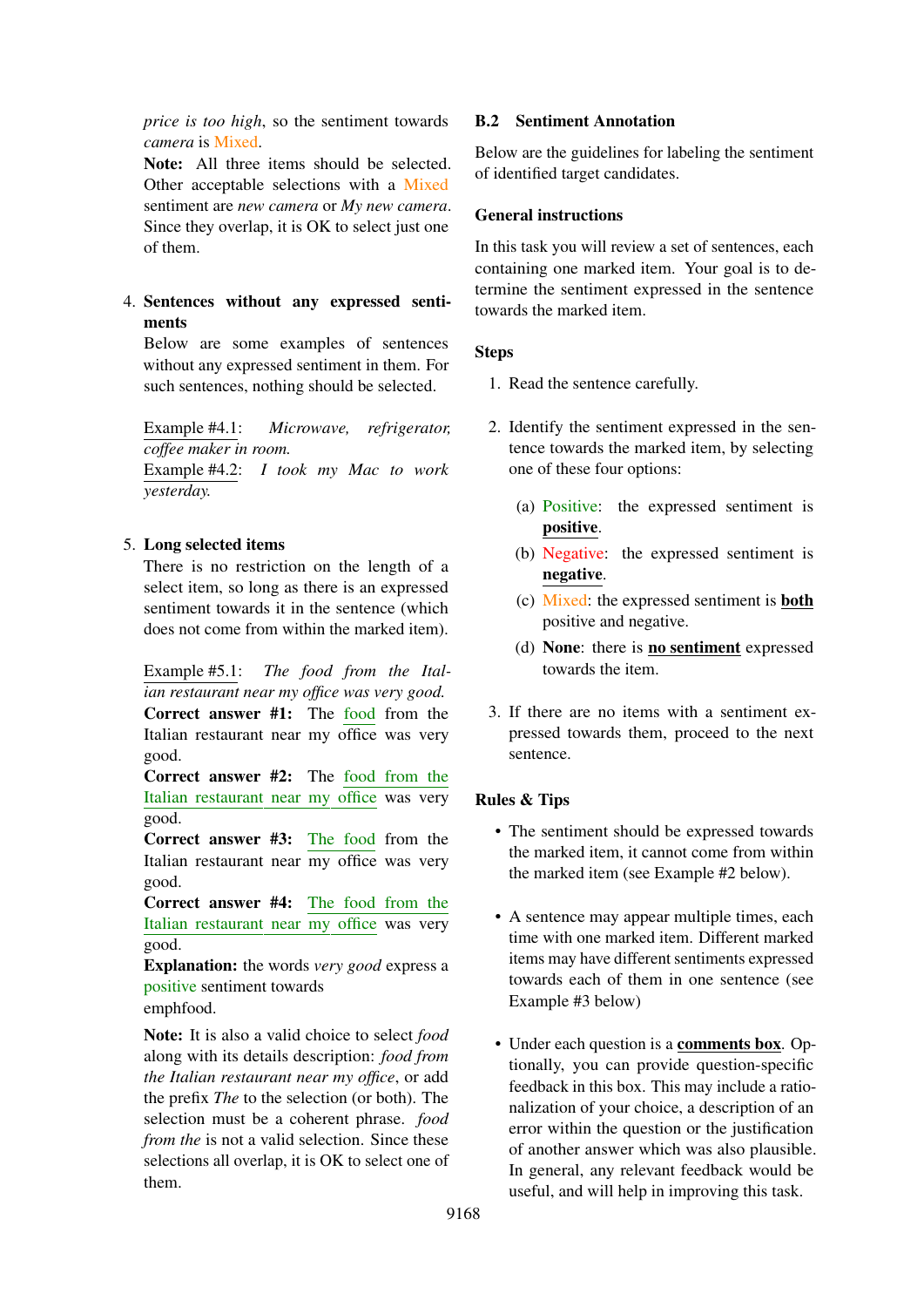<span id="page-15-0"></span>

| <b>Input Dataset</b> | <b>Sentence</b>                                                                                                                                                                                                                                 |
|----------------------|-------------------------------------------------------------------------------------------------------------------------------------------------------------------------------------------------------------------------------------------------|
| Yel p<br>AMAZON      | Great [[office staff] <sub>P</sub> , [[nurse] <sub>P</sub> practitioner] <sub>P</sub> and [pediatric doctor] <sub>P</sub> ] <sub>P</sub> .<br>[Her [[office [routine] $_{\rm P}$ ] and [morning routine] $_{\rm P}$ ] $_{\rm P}$ are wonderful. |
| <b>OPINOSIS</b>      | As of today, I am a bit disappointed in [the [[build] <sub>N</sub> [quality] <sub>N</sub> ] <sub>N</sub> of [the<br>$[\text{car}]_{N}]_{N}$ .                                                                                                   |
| <b>OPINOSIS</b>      | [This car] <sub>p</sub> is nearly perfect when compared to other cars in this class regarding<br>[[interior dimensions] <sub>P</sub> , [visibility] <sub>P</sub> , [exterior styling] <sub>P</sub> ] <sub>P</sub> , etc.                        |

Table 7: Examples of sentences in which large target clusters were annotated.

### Examples

Here are a few examples, each containing a sentence and a marked item, along with the correct answer and further explanations (when needed). Please review the examples carefully before starting the task.

## 1. Basics

Example #1.1: *The food was good.* **Answer: Positive** 

Example #1.2: *The food was bad.* Answer: Negative

Example #1.3: *The food was tasty but expensive.*

## Answer: Mixed

Explanation: *tasty* expresses a positive sentiment, while *expensive* expresses a negative sentiment, so the correct answer is Mixed.

Example #1.4: *The food was served.* Answer: None

### 2. Sentiment location

Example #2.1: *I love this great car.* Answer: Positive

Explanation: There is a positive sentiment expressed towards *great car* outside of the marked item *car* – in the statement that *I love* the car.

Example #2.2: *I love this great car.*

### Answer: Positive

Explanation: There is a positive sentiment expressed towards *car* outside of the marked item *car* – in the word *great* and the statement that *I love* the car.

### Example #2.3: *I have a great car.* **Answer: Positive**

Explanation: There is a positive sentiment (*great*) expressed towards *car* outside of the marked item *car*.

### 3. Different marked items in one sentence

Example #3.1: *The food was good, but the atmosphere was awful.* Answer: Positive *The food was good, but the atmosphere was awful.* Answer: Negative

Example #3.2: *The camera has excellent lens.*

Answer: Positive *The camera has excellent lens.* Answer: Positive

Example #3.3: *My new camera has excellent lens, but its price is too high.* Answer: Mixed

Explanation: There is a positive sentiment towards the camera, due to its *excellent lens*, and also a negative sentiment, because *its price is too high*, so the correct answer is **Mixed.** 

*My new camera has excellent lens, but its price is too high.*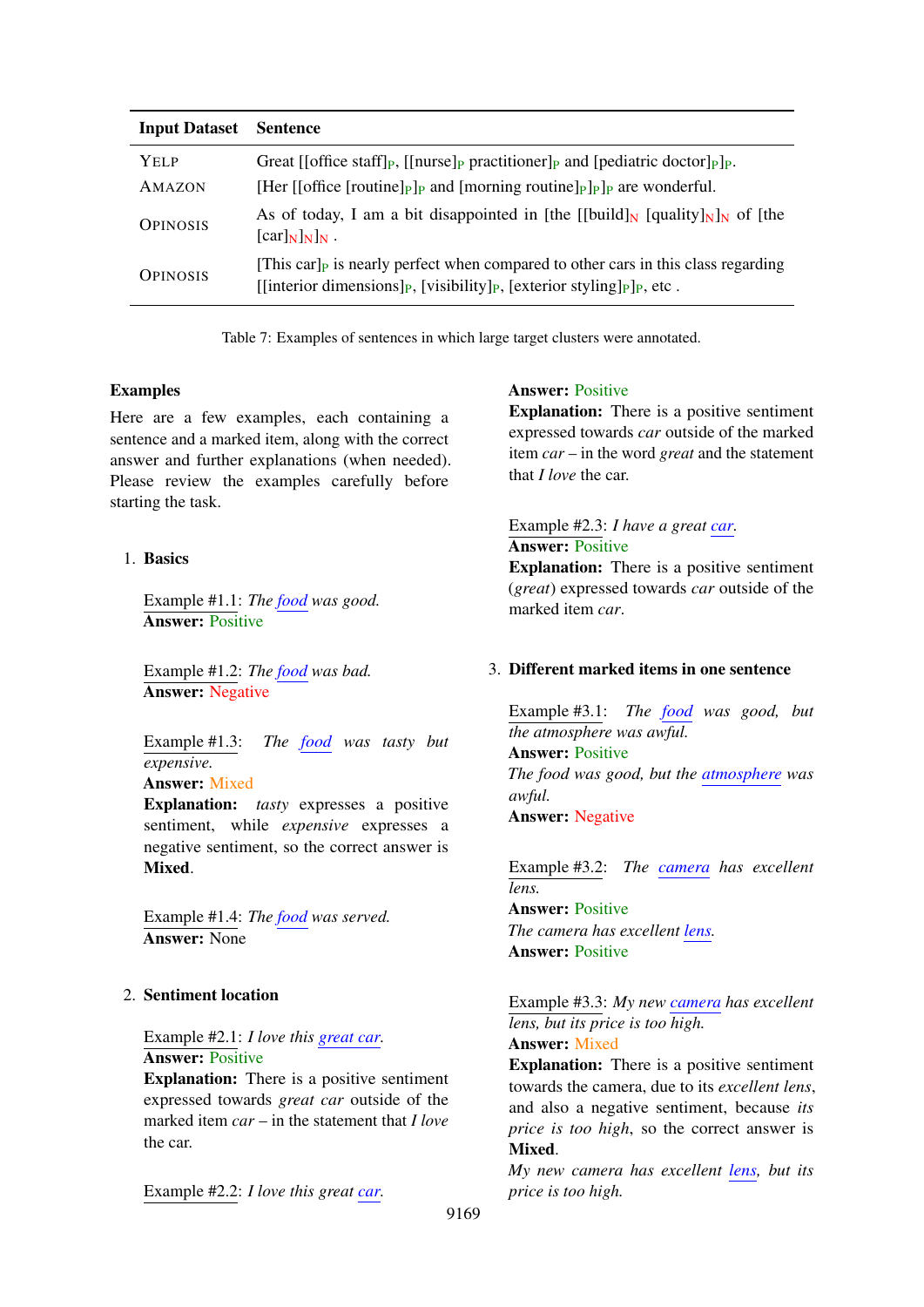Answer: Positive

*My new camera has excellent lens, but its price is too high.* Answer: Negative

#### 4. Marked items without a sentiment

Below are some examples of marked items without an expressed sentiment in the sentence. In cases where there is a expressed sentiment towards other words in the same sentence, it is exemplified as well.

Example #4.1: *Microwave, refrigerator, coffee maker in room.* Answer: None

Example #4.2: *Note that they do not serve beer, you must bring your own.* Answer: None

Example #4.3: *The cons are more annoyances that can be lived with.*

Answer: None

Explanation: While the marked item contains a negative sentiment, there is no sentiment towards the marked item.

Example #4.4: *working with Mac is so much easier, so many cool features.* Answer: None

*working with Mac is so much easier, so many cool features.*

## Answer: Positive

*working with Mac is so much easier, so many cool features.*

Answer: Positive

Example #4.5: *The battery life is excellent-6-7 hours without charging.* Answer: None *The battery life is excellent- 6-7 hours without charging.* Answer: Positive

Example #4.6: *I wanted a computer that was quiet, fast, and that had overall great performance.* Answer: None

#### 5. "the" can be a part of a marked item

*I feel a little bit uncomfortable in using the Mac system.* Answer: Negative *I feel a little bit uncomfortable in using the Mac system.* Answer: Negative *I feel a little bit uncomfortable in using the Mac system.* Answer: None

### 6. Long marked items

There is no restriction on the length of a marked item, so long as there is an expressed sentiment towards it in the sentence (which does not come from within the marked item).

*The food from the Italian restaurant near my office was very good.* Answer: Positive *The food from the Italian restaurant near my office was very good.* Answer: Positive *The food from the Italian restaurant near my office was very good.* Answer: None

#### 7. Idioms

A sentiment may be conveyed with an idiom – be sure you understand the meaning of an input sentence before answering. When unsure, look up potential idioms online.

*The laptop's performance was in the middle of the pack, but so is its price.* Answer: None

Explanation: *in the middle of the pack* does not convey a positive nor a negative sentiment, and certainly not both (so the answer is not "mixed" as well).

### <span id="page-16-0"></span>C Annotation Examples

Table [6](#page-13-0) presents sentences included in YASO, along with the annotated targets and their corresponding sentiments found within each sentence.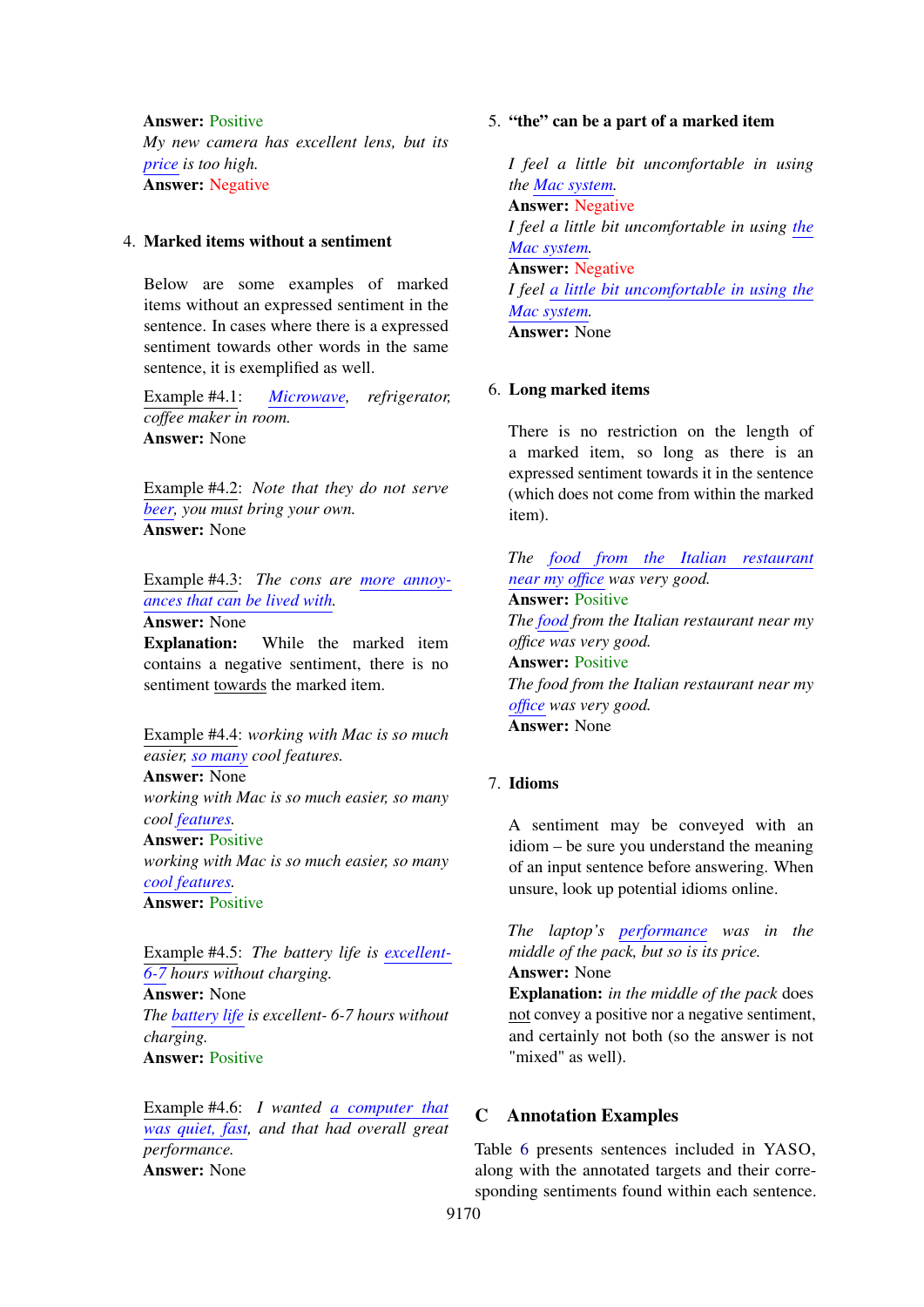A target  $t$  that has a positive sentiment expressed towards it is marked as  $[t]_P$ . Similarly  $[t]_N$  is used for a negative sentiment. For brevity, the examples only show the valid targets annotated within the sentences, hiding any low-confidence annotations or target candidates that were annotated as not having a sentiment in the second annotation phase. As can be seen in the examples, annotated valid targets may overlap, demonstrating the need for the definition of the target clusters.

Table [7](#page-15-0) further exemplifies sentences in which a cluster containing more than 4 valid targets were detected.

## <span id="page-17-0"></span>D Detailed Benchmark Results

In addition to the main benchmark results presented in the paper, Table [8](#page-18-0) shows the precision, recall and  $F_1$  for target extraction and the entire task. For sentiment classification, the same metrics are separately reported for the positive and negative sentiment labels, as well as macro- $F_1$  over these two classes.

Table [9](#page-19-0) presents results similar to Table [5](#page-8-2) with another TE evaluation criteria, where a predicted target and a cluster are span-matched if their spans overlap. This is a more relaxed evaluation criteria than the one used in the main results (which consider a predicted target and a cluster as spanmatched if the cluster contains a target with a span equal to the span of the prediction).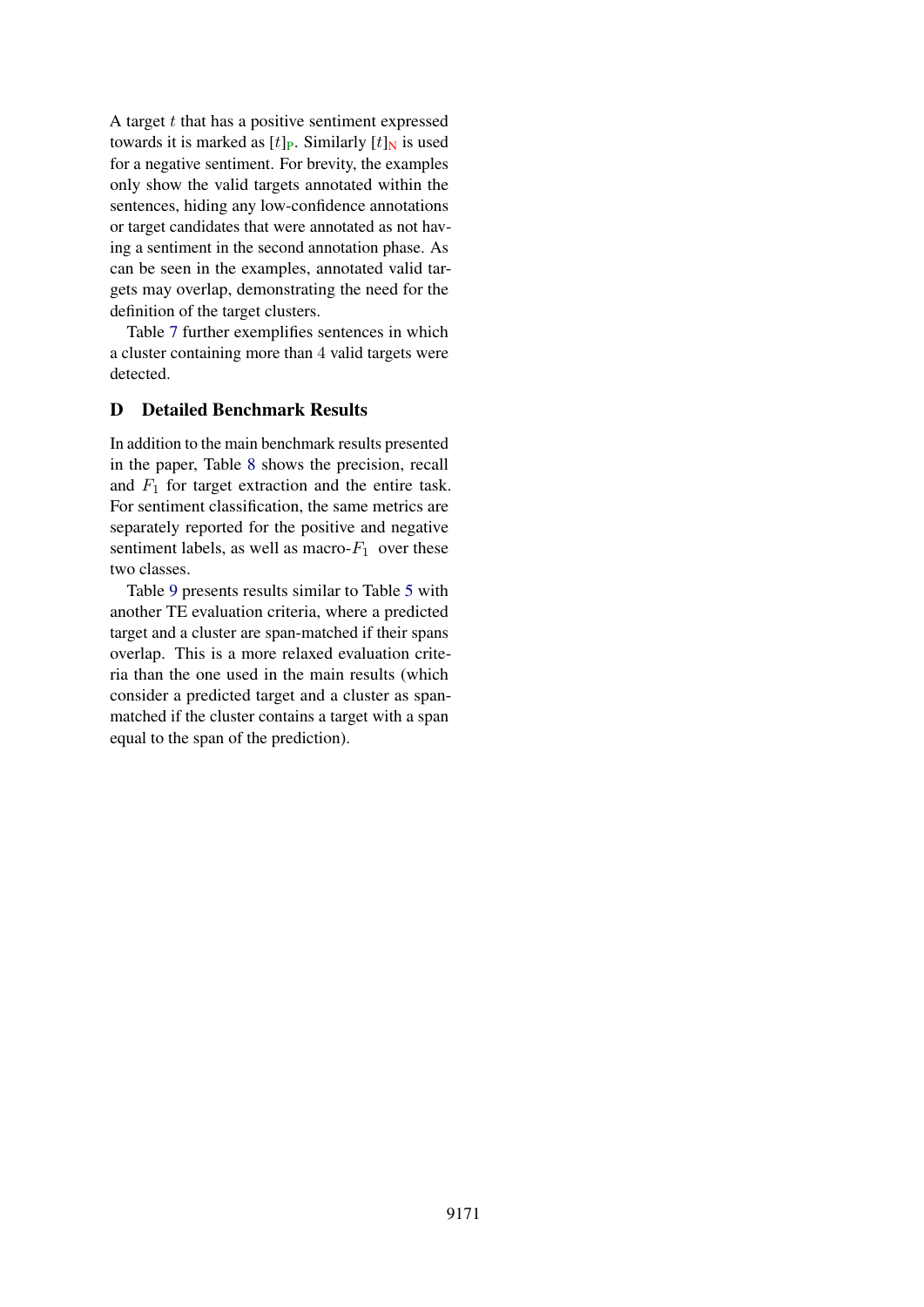<span id="page-18-0"></span>

|             |                 | Task:        |              | <b>TE</b> |                                                   |              |                 |           | SC                                 |           |                 |                                                                                                                     |                     | <b>TSA</b>     |             |
|-------------|-----------------|--------------|--------------|-----------|---------------------------------------------------|--------------|-----------------|-----------|------------------------------------|-----------|-----------------|---------------------------------------------------------------------------------------------------------------------|---------------------|----------------|-------------|
|             |                 |              |              |           |                                                   |              | <b>Positive</b> |           |                                    |           | <b>Negative</b> |                                                                                                                     |                     |                |             |
|             | Dat. System     | <b>Train</b> | $\mathbf{P}$ | R         | $F_1$                                             | $\mathbf{P}$ | $\mathbf R$     | $F_1$     | $\mathbf P$                        | $\bf R$   |                 | $F_1$ mF <sub>1</sub>                                                                                               | $\mathbf{P}$        | $\bf R$        | ${\bf F_1}$ |
|             | <b>BAT</b>      | Lap.         |              |           |                                                   |              |                 |           |                                    |           |                 | 73.7 17.1 27.8 94.3 94.3 94.3 72.0 94.7 81.8 88.0 65.8 15.3                                                         |                     |                | 24.8        |
|             |                 | Res.         |              |           |                                                   |              |                 |           |                                    |           |                 | 76.3 46.7 58.0 96.1 96.9 96.5 81.2 92.9 86.7 91.6 71.6 43.8 54.4                                                    |                     |                |             |
|             | <b>BERT-E2E</b> | Lap.         |              |           |                                                   |              |                 |           |                                    |           |                 | 68.6 17.7 28.2 94.9 98.9 96.9 88.2 83.3 85.7 91.3 64.5 16.6 26.5                                                    |                     |                |             |
|             |                 | Res.         | 63.9         | 44.9      |                                                   |              |                 |           |                                    |           |                 | 52.7 97.4 96.1 96.8 84.4 96.4 90.0 93.4 60.4 42.4 49.9                                                              |                     |                |             |
| Y           | HAST+           | Lap.         | 63.0         | 9.6       |                                                   | 16.7 87.5    |                 |           | 72.9 79.5 43.5 83.3 57.1           |           |                 | 68.3                                                                                                                | 45.0                | 6.9            | 11.9        |
|             | <b>MCRF</b>     | Res.         | 64.9         | 29.6      |                                                   |              |                 |           | 40.7 95.8 92.5 94.1 73.1 95.0 82.6 |           |                 |                                                                                                                     | 88.4 58.2 26.6      |                | 36.5        |
|             | <b>LCF</b>      | Lap.         | 60.6         | 31.0      | 41.0 85.7 91.1 88.3 60.0 53.8 56.8                |              |                 |           |                                    |           |                 | 72.6                                                                                                                |                     | 49.3 25.2 33.3 |             |
|             |                 | Res.         | 56.8         |           | 42.7 48.8                                         | 91.8         |                 |           | 95.5 93.6 79.2                     | 73.1 76.0 |                 | 84.8                                                                                                                |                     | 50.9 38.3      | 43.7        |
|             | <b>RACL</b>     | Lap.         |              |           | 58.4 14.4 23.0 92.2                               |              |                 |           | 95.9 94.0 82.4 82.4 82.4           |           |                 | 88.2<br>59.4 35.6 44.5 94.2 92.6 93.4 77.0 88.7 82.5 87.9                                                           | 53.3 31.9 39.9      | 52.8 13.0      | 20.8        |
|             |                 | Res.         |              |           |                                                   |              |                 |           |                                    |           |                 |                                                                                                                     |                     |                |             |
|             | <b>BAT</b>      | Lap.         |              |           |                                                   |              |                 |           |                                    |           |                 | 57.1 24.8 34.5 96.4 94.6 95.5 95.7 98.5 97.1 96.3 54.8 23.8 33.1                                                    |                     |                |             |
|             |                 | Res.         |              | 61.9 19.2 | 29.3 84.5                                         |              | 100             |           | 91.6 96.0                          |           | 80.0 87.3       |                                                                                                                     | 89.4 54.2 16.8 25.6 |                |             |
|             | <b>BERT-E2E</b> | Lap.         |              | 50.6 27.3 |                                                   | 35.5 95.6    | 98.5            |           | 97.0 98.6 98.6 98.6                |           |                 | 97.8                                                                                                                |                     | 49.1 26.5 34.5 |             |
|             |                 | Res.         | 53.0         |           | 19.6 28.6 94.1                                    |              | 100             |           |                                    |           |                 | 97.0 100 97.9 98.9 98.0 51.4 19.0 27.7                                                                              |                     |                |             |
| A           | HAST+           | Lap.         | 46.1         | 14.0      |                                                   |              |                 |           |                                    |           |                 | 21.4 85.7 81.1 83.3 77.1 84.4 80.6 82.0                                                                             |                     | 37.5 11.4 17.5 |             |
|             | <b>MCRF</b>     | Res.         | 48.1         | 5.2       | 9.4                                               | 100          |                 |           | 94.4 97.1 88.9 100 94.1            |           |                 | 95.6                                                                                                                | 46.3                | 5.0            | 9.0         |
|             | <b>LCF</b>      | Lap.         |              |           | 47.4 31.5 37.9 80.9 90.0 85.2 88.4 81.3 84.7      |              |                 |           |                                    |           |                 | 85.0                                                                                                                | 39.9                | 26.5           | 31.9        |
|             |                 | Res.         | 46.0         |           | 29.7 36.1 81.0                                    |              |                 |           | 93.2 86.6 92.3 83.3 87.6           |           |                 | 87.1                                                                                                                | 39.5                | 25.5           | 31.0        |
|             | <b>RACL</b>     | Lap.         | 51.8         |           | 20.2 29.0 88.7 94.8 91.7 89.7 85.4 87.5           |              |                 |           |                                    |           |                 | 89.6                                                                                                                |                     | 46.2 18.0 25.9 |             |
|             |                 | Res.         |              |           | 49.0 14.6 22.5 89.5 89.5 89.5 85.7 90.9 88.2 88.9 |              |                 |           |                                    |           |                 |                                                                                                                     |                     | 43.0 12.8 19.7 |             |
|             | <b>BAT</b>      | Lap.         | 64.4 4.7     |           | 8.8                                               | 100          | <b>100</b>      |           | 100 100                            | 100       | <b>100</b>      |                                                                                                                     | 100 64.4 4.7        |                | 8.8         |
|             |                 | Res.         |              |           | 61.0 24.5 34.9 90.3                               |              | 100             | 94.9      |                                    |           | 96.2 78.1 86.2  | 90.6                                                                                                                |                     | 55.7 22.3 31.9 |             |
|             | <b>BERT-E2E</b> | Lap.         | 57.5         | 6.9       |                                                   | 12.2 96.3    | 100             | 98.1      | 100                                |           |                 | 93.8 96.8 97.4                                                                                                      | 56.2                | 6.7            | 12.0        |
|             |                 | Res.         | 46.6         | 5.5       | 9.9                                               | 90.5         | 95.0            | 92.7      | 92.3                               | 92.3      | 92.3            | 92.5                                                                                                                | 42.5                | 5.1            | 9.0         |
| S           | HAST+           | Lap.         | 33.3         | 1.5       | 2.8                                               | 100          | 57.1            |           | 72.7 40.0                          | 100       | 57.1            | 64.9                                                                                                                | 22.2                | 1.0            | $1.9\,$     |
|             | <b>MCRF</b>     | Res.         | 41.7         | 1.6       | 3.1                                               | 100          | 62.5            | 76.9 40.0 |                                    | 100       | 57.1            | 67.0                                                                                                                | 29.2                | 1.1            | 2.2         |
|             | <b>LCF</b>      | Lap.         | 32.3         | 11.6      | 17.0 89.5                                         |              |                 |           |                                    |           |                 | 77.3 82.9 69.7 88.5 78.0 80.4 25.9                                                                                  |                     | 9.3            | 13.7        |
|             |                 | Res.         | 35.7         |           |                                                   |              |                 |           |                                    |           |                 | 10.8 16.5 79.1 85.0 81.9 73.9 65.4 69.4 75.7 27.6<br>37.7 8.0 13.2 81.5 78.6 80.0 72.7 80.0 76.2 78.1 29.2 6.2 10.2 |                     | 8.3            | 12.8        |
|             | <b>RACL</b>     | Lap.<br>Res. | 28.0 4.6     |           |                                                   |              |                 |           |                                    |           |                 | 7.9 90.5 95.0 92.7 85.7 75.0 80.0 86.3 25.0 4.1                                                                     |                     |                | 7.0         |
|             |                 |              |              |           |                                                   |              |                 |           |                                    |           |                 |                                                                                                                     |                     |                |             |
|             | <b>BAT</b>      | Lap.         |              |           |                                                   |              |                 |           |                                    |           |                 | 64.0 51.8 57.2 95.7 97.3 96.5 87.5 88.4 88.0 92.2 60.0 48.5 53.6                                                    |                     |                |             |
|             |                 | Res.         |              |           |                                                   |              |                 |           |                                    |           |                 | 72.3 49.9 59.1 95.2 98.7 96.9 87.3 86.1 86.7 91.8 67.7 46.8 55.3                                                    |                     |                |             |
|             | <b>BERT-E2E</b> | Lap.         |              |           |                                                   |              |                 |           |                                    |           |                 | 60.9 52.0 56.1 96.1 98.3 97.2 92.3 89.4 90.8 94.0 58.0 49.5 53.4                                                    |                     |                |             |
|             |                 | Res.         |              |           |                                                   |              |                 |           |                                    |           |                 | 62.8 42.1 50.4 97.1 97.9 97.5 89.9 92.2 91.0 94.3 59.9 40.1 48.0                                                    |                     |                |             |
| $\mathbf 0$ | HAST+           | Lap.         |              |           |                                                   |              |                 |           |                                    |           |                 | 48.4 27.1 34.8 93.6 85.6 89.4 67.2 84.9 75.0 82.2 41.1 23.1 29.6                                                    |                     |                |             |
|             | <b>MCRF</b>     | Res.         |              |           |                                                   |              |                 |           |                                    |           |                 | 58.0 21.8 31.6 93.8 91.4 92.6 77.4 89.1 82.8 87.7 51.4 19.3 28.0                                                    |                     |                |             |
|             | <b>LCF</b>      | Lap.         |              |           |                                                   |              |                 |           |                                    |           |                 | 56.1 53.3 54.7 92.4 97.7 94.9 93.5 81.9 87.3 91.1 51.9 49.4 50.6                                                    |                     |                |             |
|             |                 | Res.         |              |           |                                                   |              |                 |           |                                    |           |                 | 57.0 54.4 55.7 93.4 92.4 92.9 76.3 84.5 80.2 86.5 50.5 48.2 49.4                                                    |                     |                |             |
|             | <b>RACL</b>     | Lap.         |              |           |                                                   |              |                 |           |                                    |           |                 | 50.7 37.6 43.2 91.0 94.0 92.4 75.4 72.1 73.7 83.1 44.3 32.9 37.8                                                    |                     |                |             |
|             |                 | Res.         |              |           |                                                   |              |                 |           |                                    |           |                 | 56.1 35.9 43.8 93.9 91.5 92.7 71.8 83.6 77.2 85.0 49.2 31.5 38.4                                                    |                     |                |             |

Table 8: Detailed benchmark results on YASO with five SOTA systems, trained on data from one SE14 domain (laptops – Lap. or restaurants – Res.). The reported metrics are precision (P), recall (R) and  $F_1$  for target extraction (*TE*) and the entire task (*TSA*). For sentiment classification (*SC*), the same metrics are separately reported for the positive and negative sentiment labels, as well as macro- $F_1$  (mF<sub>1</sub>) over these two classes. The datasets (**Dat.**) are marked as: YELP (Y), AMAZON (A), SST (S) and OPINOSIS (O).